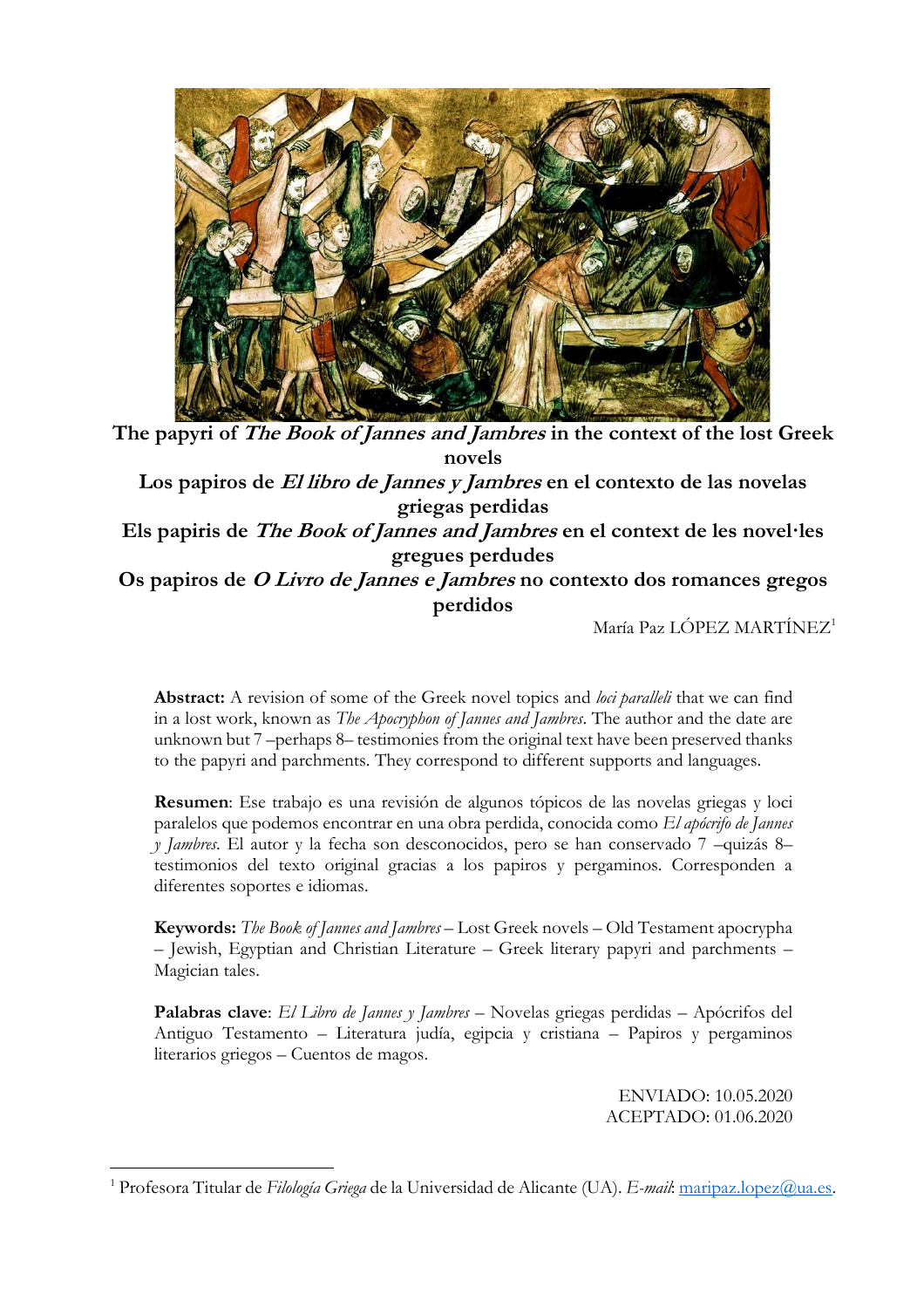

Jan-Jun 2020/ISSN 1676-5818

### **I. Introduction**

The author and the date of *The Book of Jannes and Jambres* are unknown but 7 –perhaps 8– testimonies from the original text have been preserved thanks to the papyri and parchments. They correspond to different supports and languages.<sup>2</sup>

### **Greek:**

1. *P. Chester Beatty* XVI, papyrus codex, III-IV AD, Dublin.

2. *P. Vindob. inv*. G 29456v + 29828v + 00180v + 28249v, papyrus volume, verso, III AD, Vienna.

3. *P. Mich. inv*. 4925v, papyrus volume, verso, IV AD, Michigan.

4. *P. Heid. inv*. G 1016, papyrus codex, IV AD, Heidelberg.

5. *P. Oxy*. 82.5290, papyrus codex, IV AD, Oxford.

## **Sahidic Coptic:**

6. *P. Lips*. inv. 2299, papyrus codex (with translation into Anglo-Saxon), III-IV AD, Leipzig.

## **Latin:**

7. MS Cotton Tiberius B V/1, f. 87r-v, codex, XI AD, London.

<sup>2</sup> Regarding the original in Greek, editions and commentaries by: **1. P. Chester Beatty XVI** (MP3 02640.200, LDAB 5467, TM 64247. PIETERSMA A., *The Apocryphon of Jannes and Jambres the Magicians. P. Chester Beatty XVI (with New Editions of Papyrus Vindobonensis Greek inv. 29456 + 29828 verso and British Library Cotton Tiberius B. v f. 87)*, Leiden: Brill 1994 y ERHO, T.M. & HENRY, B., AfP, 65(2019) pp.176-223); **2. P. Vindob. inv. G 29456v + 29828v + 00180v + 28249v** (MP3 02640.200, LDAB 5467, TM 64247. OELLACHER, Hans, *Miscellanea Giovanni Galbiati* II, Milan: Hoepli, 1951, pp. 179- 188; MARAVAL, Pierre, "Fragments grecs du livre de Jannès et Jambré (Pap. Vindob. 29456 et 29828 verso)," *ZPE* 15 (1977), pp. 199-207; PIETERSMA Albert, *The Apocryphon of Jannes and Jambres the Magicians. P. Chester Beatty XVI (with New Editions of Papyrus Vindobonensis Greek inv. 29456 + 29828 verso and British Library Cotton Tiberius B. v f. 87*), Leiden: Brill 1994 y PIETERSMA Albert, "Two More Fragments of the Vienna Jannes and Jambres", *BASP* 49 (2012), pp. 21-29); **3. P. Mich. inv. 4925v** (MP3 02640.300, LDAB 10307, TM 63854. SCHMELZ, Georg, in Andorlini, I. et alii (eds.), *Atti del XXII Congresso Internazionale di Papirologia. Firenze, 23-29 agosto 1998*, II, Florence 2001, pp. 1199-1212); **4. P. Heid. inv. G 1016** (MP3 02640.310, LDAB 8898, TM 67629. SCHMELZ, Georg, *Pap. Congr. XXII* (Firenze 1998), pp. 1207-1212 and HIRSCHBERGER, Martina, *Jüdisch-hellenistische Literatur i ihrem interkulturellen Kontext* (2012), pp. 229-265); **5. P. Oxy. 82.5290** (LDAB 702420, TM 702420. BERESFORD, S. "5290: Jannes and Jambres," The Oxyrhynchus Papyri 82 (2016), 1-6, pl. 1); **6. P. Lips. Inv. 2299** (KRUEGER, Frederic, *Archiv für Papyrusforschung* (AfP) 64 (2018), p. 148-198).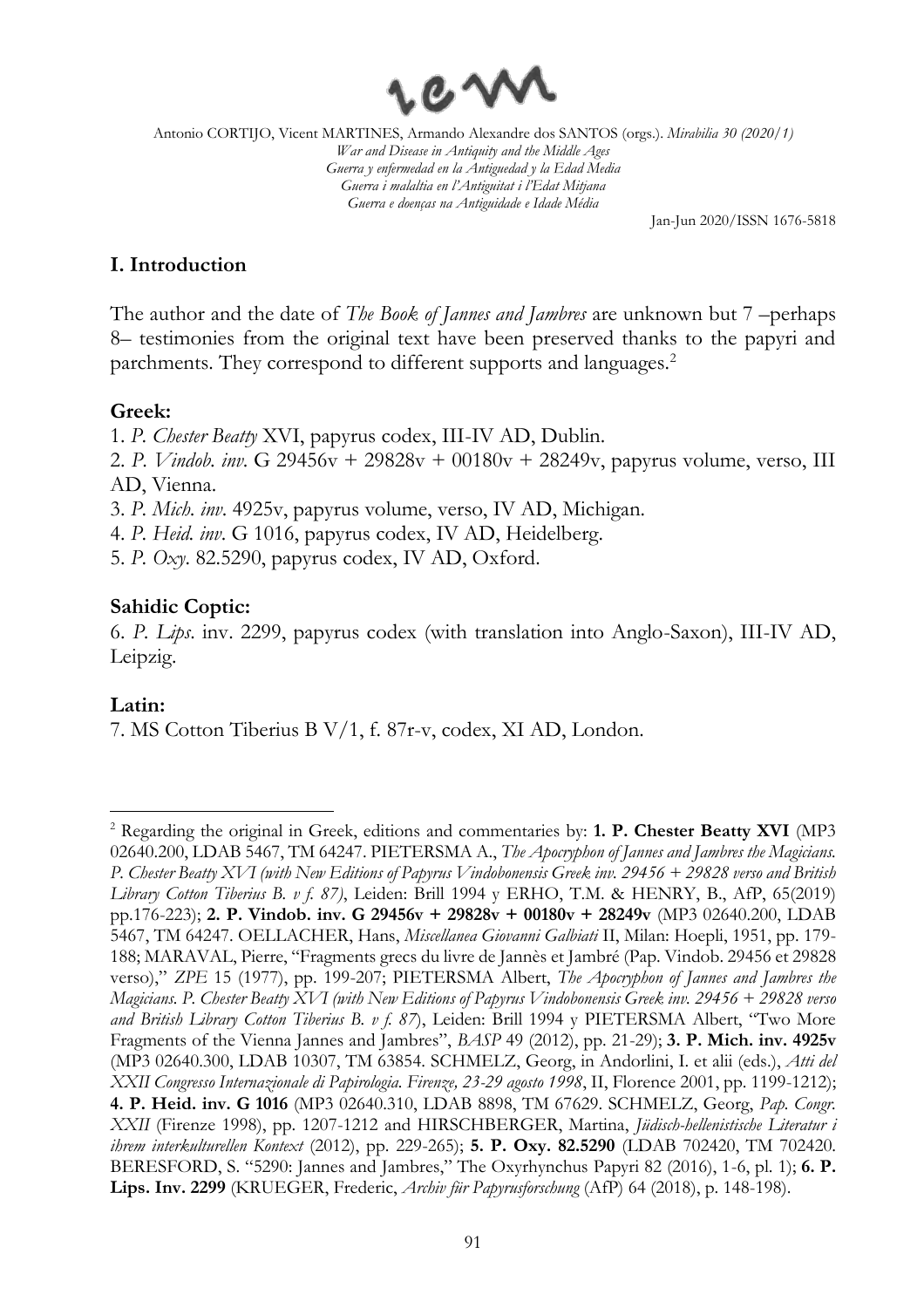

Jan-Jun 2020/ISSN 1676-5818

## **Ethiopic:** 8. Fragments of an Ethiopic recension. **Several other texts containing excerpts**.

# **II. The magicians in the Exodus**

The most widely known version of the legend goes back to the *Old Testament*, specifically, to the book of *Exodus* where a confrontation between two Egyptian magicians and the brothers Moses and Aaron is related. The Egyptian magicians are also brothers. In the biblical story, the characters are not mentioned by name, but, in other versions, they are called Jannes or Joannes and Jambres or Mambres.<sup>3</sup>

The story is well known: Following the instructions of God, Moses and Aaron visited the Pharaoh to ask him to let the Israelites, enslaved by the Egyptians, leave the country. The Pharaoh responds by asking them to make a demonstration of divine power. Aaron throws his cane onto the floor and it turns into a snake. The Pharaoh orders the Egyptian magicians to come to the palace; they respond with the same trick, but their snakes are devoured by Aaron's serpents.

From this point, the story focuses on a series of demonstrations and the episode becomes a battle of magic powers between two rival sides: the power of God against Egyptian magic. Moses and Aaron are performing wonders, Jannes and Jambres trying to answer, but with less and less success.

The prodigies take the form of a series of plagues that spread over Egypt. The sixth and last one consists of ulcers. Moses and Aaron pick up a handful of ash from an oven and throw it into the air. It turns into dust that expands throughout Egypt, causing people and animals to be covered with purulent ulcers, according to *Exodus*, the magicians among them.

# **III. The Book of Jannes and Jambres**

There are different versions of the end of this story: Jannes and Jambres leave, afflicted with ulcers, and die crossing the Red Sea, along with the Pharaoh's army. Another version refers to the Egyptians joining Moses, who defies God's command and accepts them.

<sup>3</sup> Ἰάννης / Ἰωάννης and Ἰάμβρης / Ἰωάμβρης.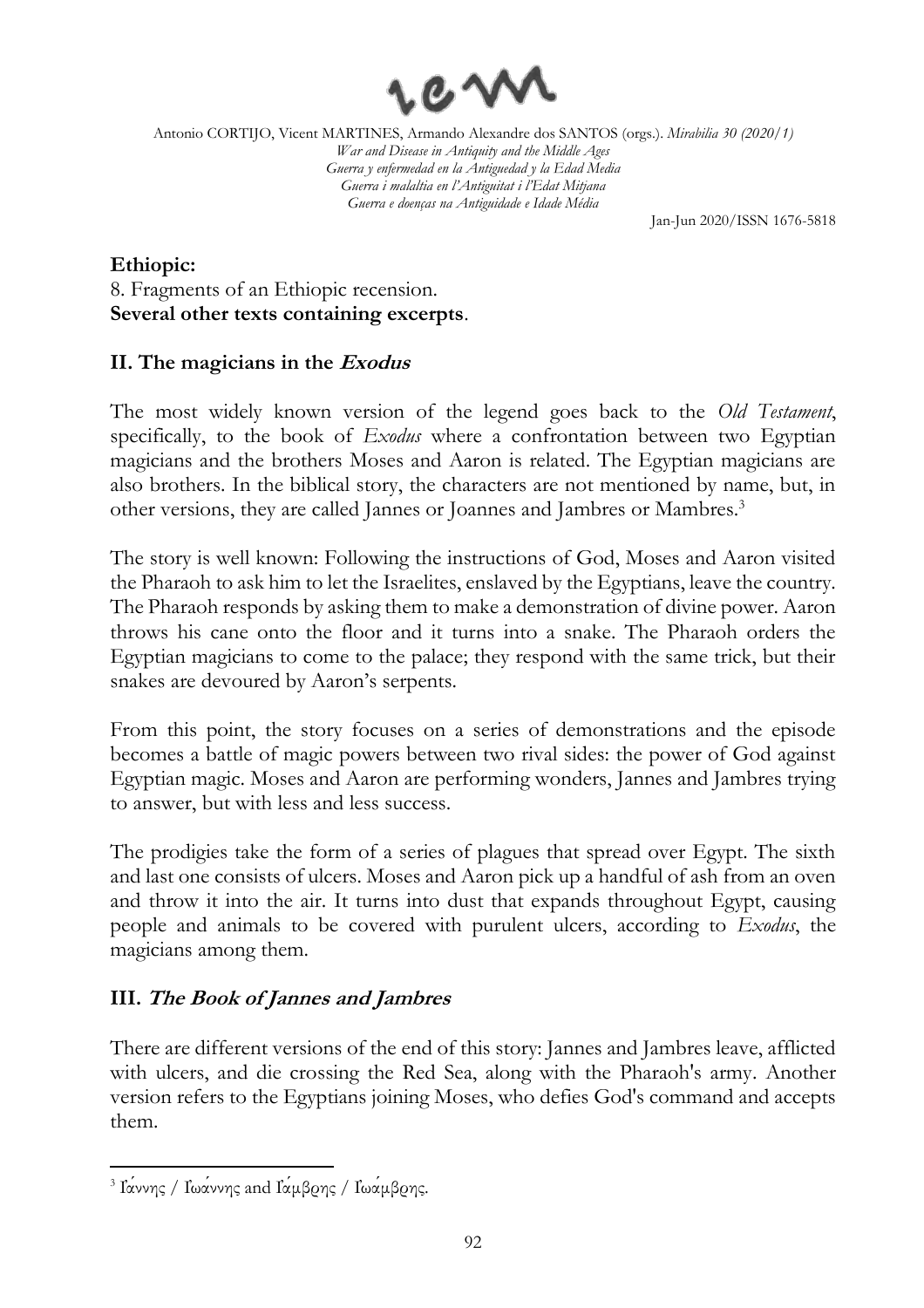

Jan-Jun 2020/ISSN 1676-5818

Apart from the biblical text, we find testimonies of the legend of Jannes and Jambres throughout the Mediterranean. They are quoted by Numenius, Pliny the Elder, Apuleius, and others.<sup>4</sup> Some sources identify all four rivals, Moses, Aaron, Jannes and Jambres, as Jewish magicians.

Seven texts have been recovered from the original lost work. The fragments cover a wide period from the 3rd to the 11th century AD, from the Classical to the Byzantine period. They are preserved in different libraries in Dublin, Vienna, Michigan, Heidelberg, Oxford and Leipzig.

The texts are written in different languages: Hebrew, Greek, Sahidic Coptic, Latin and Anglo-Saxon. Furthermore, fragments of an Ethiopic translation have been identified, but the edition is still in progress.

In addition, the fragments exemplify both the two principal materials and the two main formats of the book in Antiquity: papyrus and parchment; roll and codex. Moreover, one of the manuscripts includes illustrations.

Therefore, the set of testimonies of this legend constitutes a very rich legacy.

From a material point of view, the circumstances in which *The Book of Jannes and Jambres* has been transmitted are comparable to those that occur in the case of fragmentary novels. For example, from the Greek original of other known as apocryphal, *The Journal of the Trojan War* by Dictys of Crete, we have four papyri of varying sizes, a translation into Latin by Septimius and versions by Byzantine scholars.<sup>5</sup>

Parthenope's novel consists of three papyri, a Persian version in verse by 'Unsouri<sup>f</sup>rom the XIth century, a Coptic martyrium of Sta. Batanuba, and references in other literary and iconographic sources from the Empire.<sup>6</sup> In the case of *Incredible things beyond Thule* 

<sup>4</sup> Numenius, *Frs.* 9.2-5, Plin. Nat. XXX.2.11 and Apul., *De Magia* 90.

<sup>5</sup> Edition by GÓMEZ PEINADO, Elísabet, *La Ephemeris Belli Troiani: edición del texto estudio de los aspectos filológicos y literarios*. Tesis Doctoral, Alicante (2015). See also MOVELLÁN LUIS, Mireia, *La crónica troyana de Dictis de Creta. Trama épica y falsa historia*, Tesis Doctoral, Madrid 2015; BRESCIA, Graziana, LENTANO, Mario, SCAFOGLIO, Giampiero y ZANUSSO, Valentina, *Revival and Revision of the Trojan Myth: Studies on Dictys Cretensis and Dares Phrygius*, Hildesheim, Zurich and Nueva York: Georg Olms Verlag 2018, pp. 53-75.

<sup>6</sup> Editions by STEPHENS, Susan A. and WINKLER, John J., *Ancient Greek Novels. The Fragments. Introduction, Text, Translation, and Commentary*, Princeton: Princeton Univesity Press 1995, pp. 81-89, LÓPEZ MARTÍNEZ, María Paz, *Fragmentos papiráceos de novela griega*, Alicante: Universidad de Alicante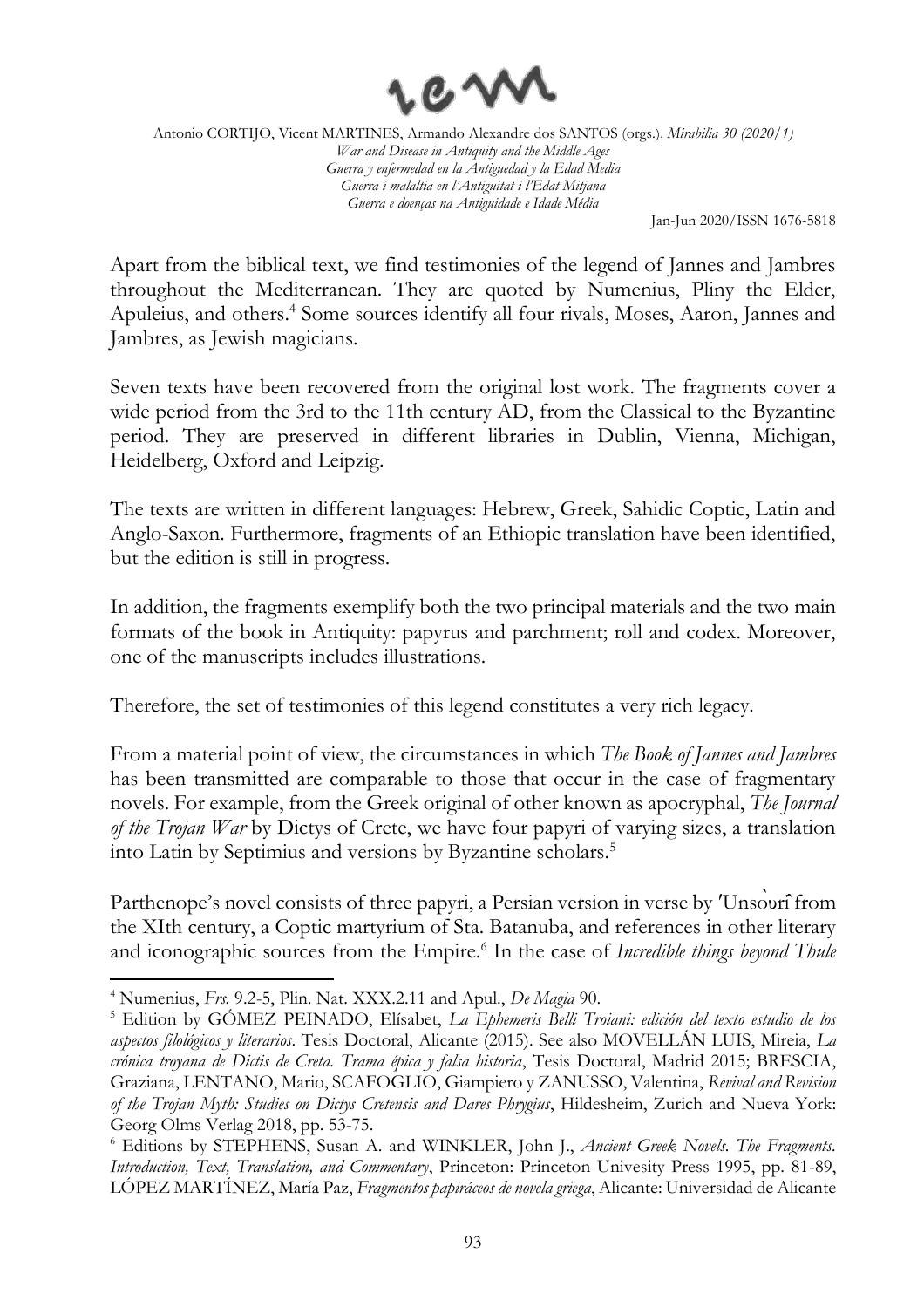

Jan-Jun 2020/ISSN 1676-5818

*by Antonius Diogenes*, we have at least 5 papyri (they could be 7), a summary by the Byzantine Photius, and extensive references in the *Life of Pythagoras* by Porfirio and in *About the months* by Ioannis Lydus.<sup>7</sup> The materials relating to *Sesonchosis* consist of 5 papyri: four are fragments from volume, one is a page of codex, so they mark the transition period between the roll-format and the codex-format.<sup>8</sup>

Until 1994, the work of reference to know *The Book of Jannes and Jambres* (hereafter *BJJ*) had been that of Pietersma,<sup>9</sup> but for a time now new fragments and new studies have been published.<sup>10</sup> In any case, *Papyrus Chester Beatty* of Dublin is still the main source for approaching the original work as it has preserved the longest text.

## **IV. The plot of The Book of the Words of Jannes and Jambres**

Taking into account the preserved fragments, the plot of the work can be reconstructed as follows: Following biblical literature and classics sources –Historiography and even Novel, amongst others–, the story starts with a *proemium* that includes a summary that can be considered the *titulus*. The *Incipit*:

<sup>1998,</sup> pp. 121-132 and HÄGG, Tomas and UTAS, Bo, *The Virgin and Her Lover. Fragments of an Ancient Greek Novel and a Persian Epic Poem*, Leiden–Boston: Brill 2003.

<sup>7</sup> Edition by SCHMEDT, Helena, *Antonius Diogenes, "Die unglaublichen Dinge jenseits von Thule»". Edition, Übersetzung, Kommentar*, Berlín-New York: De Gruyter, 2020. See also STEPHENS, Susan A. and WINKLER, John J., *Ancient Greek Novels. The Fragments. Introduction, Text, Translation, and Commentary*, Princeton: Princeton Univesity Press 1995, pp. 101-172.

<sup>8</sup> STEPHENS, Susan A. and WINKLER, John J., *Ancient Greek Novels. The Fragments. Introduction, Text, Translation, and Commentary*, Princeton: Princeton Univesity Press 1995, pp. 246-266 and LÓPEZ MARTÍNEZ, María Paz, *Fragmentos papiráceos de novela griega*, Alicante: Universidad de Alicante 1998, pp. 357-375. Trnka-Amrhein 2016 has edited two new fragments: P. Oxy. 5262 and 5263: Trnka-Amrhein, Yvona, "P. Oxy. 2562. Sesonchosis", *The Oxyrhynchus Papyri*, 84, London, 2016a, 19-24 and "P. Oxy. 2563. Sesonchosis", *The Oxyrhynchus Papyri*, 84, London, 2016b, 25-40. See aslo the studies by TRNKA-AMRHEIN, Y. (2018) "The fantastic four: Alexander, Sesonchosis, Ninus and Semiramis", in R. Stoneman, K. Nawotka and A. Wojciechowska (eds.) The Alexander Romance: History and Literature. Groningen: Barkhuis and Groningen University Library, pp. 23-48 and LÓPEZ MARTÍNEZ, María Paz, "Aportaciones al argumento de la novela Sesoncosis", en JUFRESA, Montserrat y MESTRE, Francesca (Eds.), *Jornades Internacionals sobre el Món Clàssic en Honor de Carles Miralles*, Barcelona.

<sup>9</sup> PIETERSMA A. *The Apocryphon of Jannes and Jambres the Magicians. P. Chester Beatty XVI (with New Editions of Papyrus Vindobonensis Greek inv. 29456 + 29828 verso and British Library Cotton Tiberius B. v f. 87)*, Leiden: Brill 1994.

 $10$  Cf. n. 2.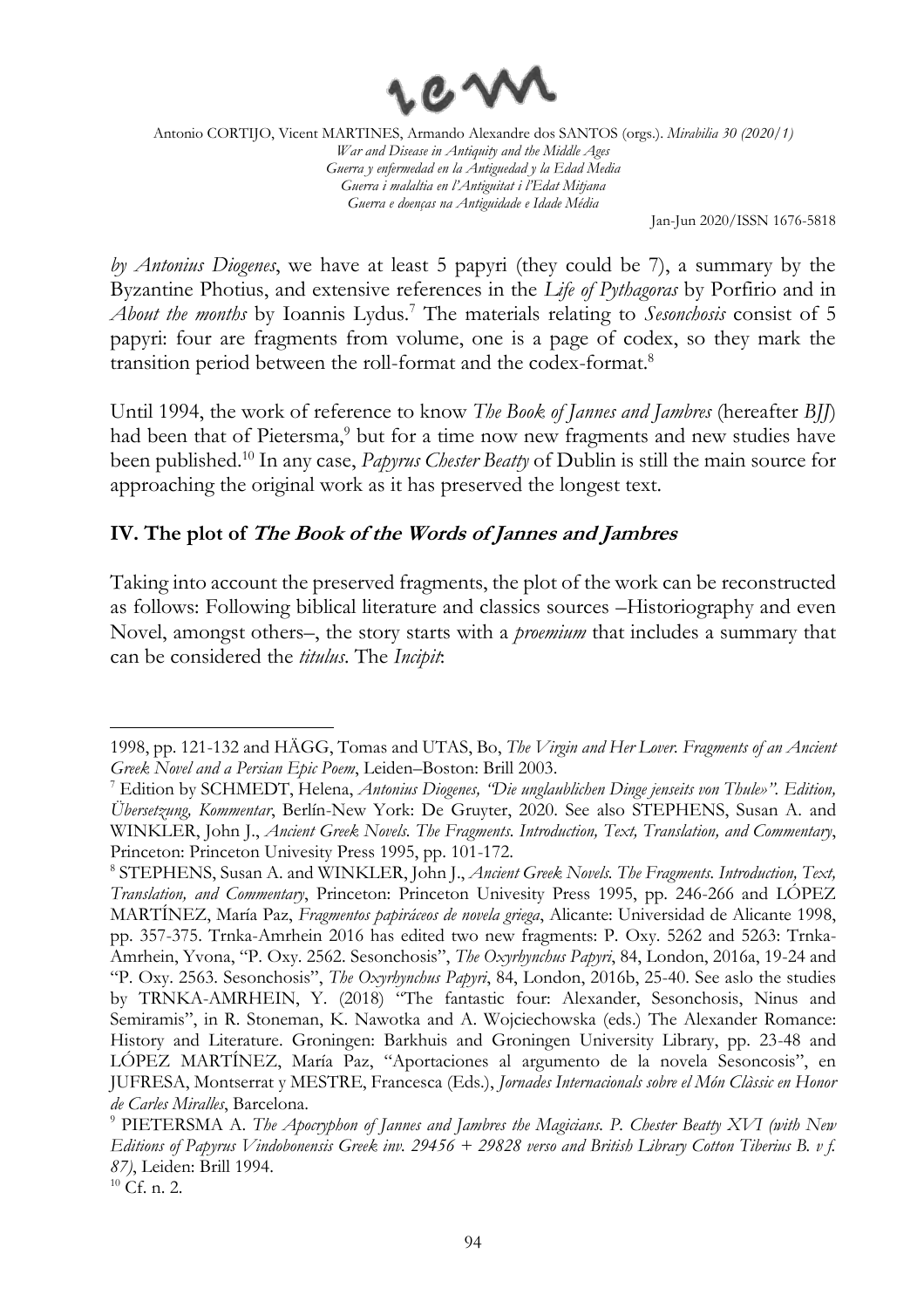

Jan-Jun 2020/ISSN 1676-5818

[αὕτη ἡ] β̣ί̣βλ[οϲ] λόγων Ἰάν̣[ου] κ̣αὶ Ἰαμβ̣[ρου τῶν μάγων] ἐν Μέμφι ἐπὶ βαϲιλέω̣[ϲ] Φαραώ [ἥν ἔγραψεν…. (*BJJ, P. Chester Beatty* 16)

### could be compared to:

Ἡροδότου Ἁλικαρνηϲϲέοϲ ἱϲτορίηϲ ἀπόδεξιϲ ἥδε, ὡϲ μήτε τὰ γενόμενα ἐξ ἀνθρώπων τῷ χρόνῳ ἐξίτηλα γένηται… (Hdt. I.1.0)

#### And

Θουκυδίδης Άθηναΐος ξυνέγραψε τὸν πόλεμον τῶν Πελοποννηςίων καὶ Ἀθηναίων... (Thuc. I.1)

#### And

Χαρίτων Ἀφροδιϲιεύϲ, Ἀθηναγόρου τοῦ ῥήτοροϲ ὑπογραφεύϲ, πάθοϲ ἐρωτικὸν ἐν ϲυρακούϲαιϲ γενόμενον διηγήϲομαι… (Charit., *De Chaerea et Callirhoe* I)

#### And

Ἀνεγνώϲθη Ἀντωνίου Διογένουϲ τῶν ὑπὲρ Θούλην ἀπίϲτων λόγοι κδʹ. Δραματικὸν οἱ λόγοι… (Antonius Diogenes, *De incredibilibus* ap. Photius, *Bibliotheca,* 109a6).

Jannes and Jambres are the sons of Balaam or Petefres, officer and priest of the Egyptian god Apis in Heliopolis. Their mother is anonymous:

… ὢ̣ν ϲύντροφοϲ τοῦ βασι[λ]έωϲ Φα[ραώ…. ἦ]ν ἱερεὺ̣ϲ τοῦ [Ϲαράπιδοϲ καὶ Πετεφ]ρῆϲ τοῦ Ἄπιδοϲ (*BJJ*, *P. Chester Beatty* 16 + *P. Mich. inv*. 4925v).

Could be compared to:

Ἑρμοκράτηϲ, ὁ ϲυρακουϲίων ϲτρατηγόϲ, οὗτοϲ ὁ νικήϲαϲ Ἀθηναίουϲ, εἶχε θυγατέρα Καλλιρρόην τοὔνομα, θαυμαϲτόν τι χρῆμα παρθένου καὶ ἄγαλμα τῆϲ ὅληϲ ϲικελίαϲ… (Charit., *De Chaerea et Callirhoe* I).

It is mentioned also the protagonist's beauty:

… νεανὶϲ εὐειδὴϲ̣ [ἔ]χων… (*BJJ*, *P. Chester Beatty* 16).

And it is similar to: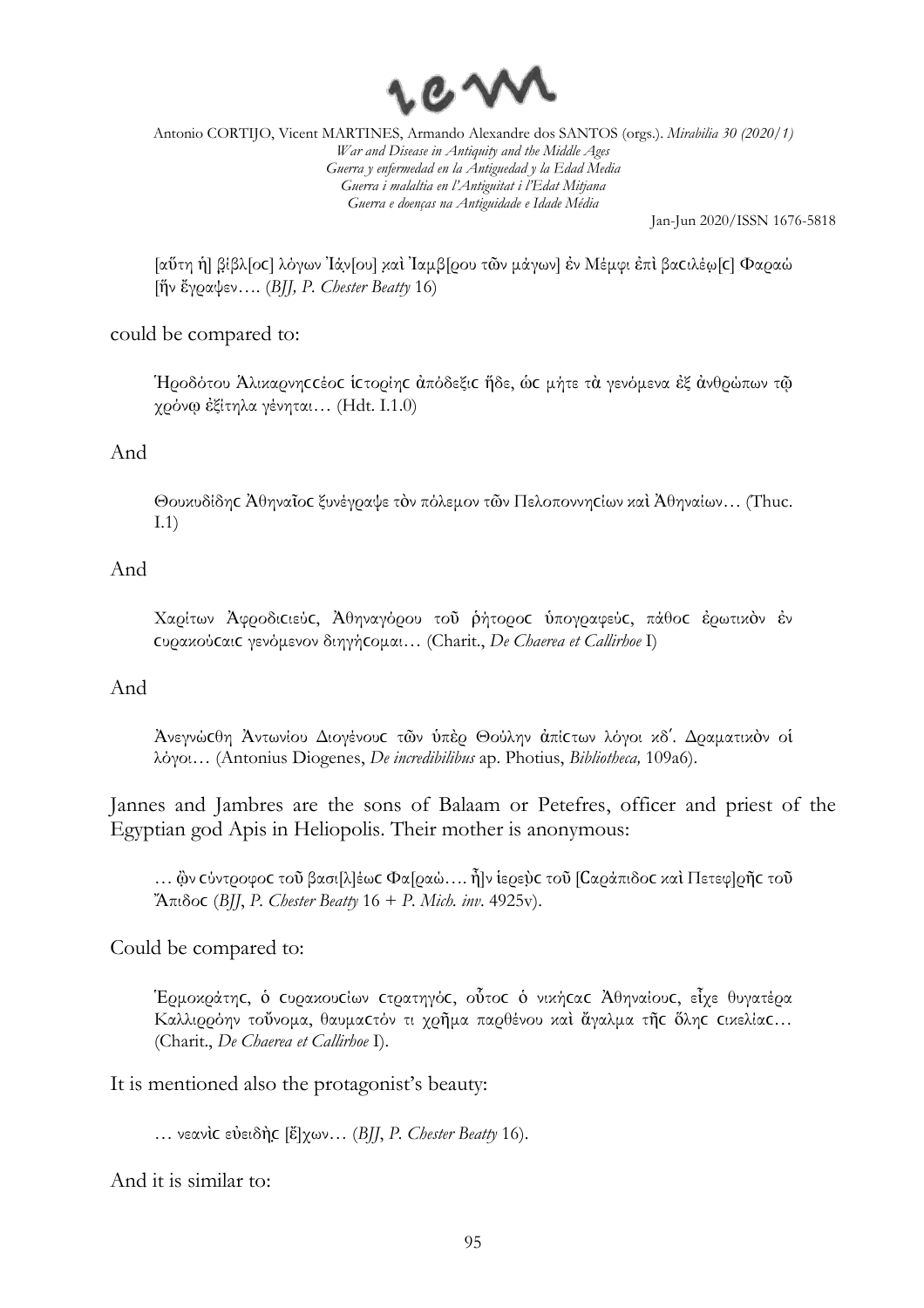

Jan-Jun 2020/ISSN 1676-5818

ἦν γὰρ τὸ κάλλοϲ οὐκ ἀνθρώπινον ἀλλὰ θεῖον… Χαιρέαϲ γάρ τιϲ ἦν μειράκιον εὔμορφον, πάντων ὑπερέχον, οἷον Ἀχιλλέα καὶ Νιρέα καὶ Ἱππόλυτον καὶ Ἀλκιβιάδην πλάϲται καὶ γραφεῖϲ δεικνύουϲι, πατρὸϲ Ἀρίϲτωνοϲ, τὰ δεύτερα ἐν ϲυρακούϲαιϲ μετὰ Ἑρμοκράτην φερομένου (Charit., *De Chaerea et Callirhoe* I).

The text continues with the description of a dream: an intruder enters the garden of the house and cuts down a cypress tree. The dream has, in fact, a premonitory meaning: it announces the defeat of Jannes and Jambres against Moses, but the sorcerers are not able to interpret it correctly and only place guardians to protect the garden.

Jannes organizes a meeting in his garden of Memphis with the sages of Egypt and he proposes the abolition of marriage as an institution. When they are quietly sitting under an apple tree, there is suddenly a bolt of lightning and the earth shakes. Jannes runs into his library, where he keeps his magical tools to investigate the meaning of the event, and concludes that it is linked to a threat that looms over Egypt. Then, four men arrive and tell Janes that he will soon go down to Hades "to serve as a companion to the corpses forever." Janes returns to the conversation with his friends on the same subject of the institution of marriage.

Next, messengers arrive from the Pharaoh asking him to go to the palace to compete with Moses and Aaron. The Israelites are impressing everyone with their prodigies. Moses and Jannes engage in a magic contest, but the Egyptian becomes ill because of the ulcers described in Exodus or of some other illness caused by their confrontation with Moses. Finally, Jannes leaves the palace and warns the Pharaoh of the divine power that Moses possesses. More meteorological prodigies take place, that Janes interprets as a prelude to the death of an unjust generation.

The protagonist, already sick and realizing that he is about to die, says goodbye to his mother and friends, makes his last wishes, names his brother Jambres as heir and leaves him in charge of keeping the secret documents, after his death. At this point, the plot reaches its climax and the misfortune advances inexorably: Jannes receives news about the Egyptian disaster in the parting of the Red Sea. Later, he exchanges loving words with his mother and he dies with great suffering (possibly by fire). Soon after, his mother experiences the same fate, probably when trying to help her son. Other sources, however, suggest that the brothers died under the waters of the Red Sea, along with the Egyptians.

The only one left alive is Jambres, who until now had been left out of the storyline. Jambres decides to open Jannes' spell books under the apple tree in the garden and he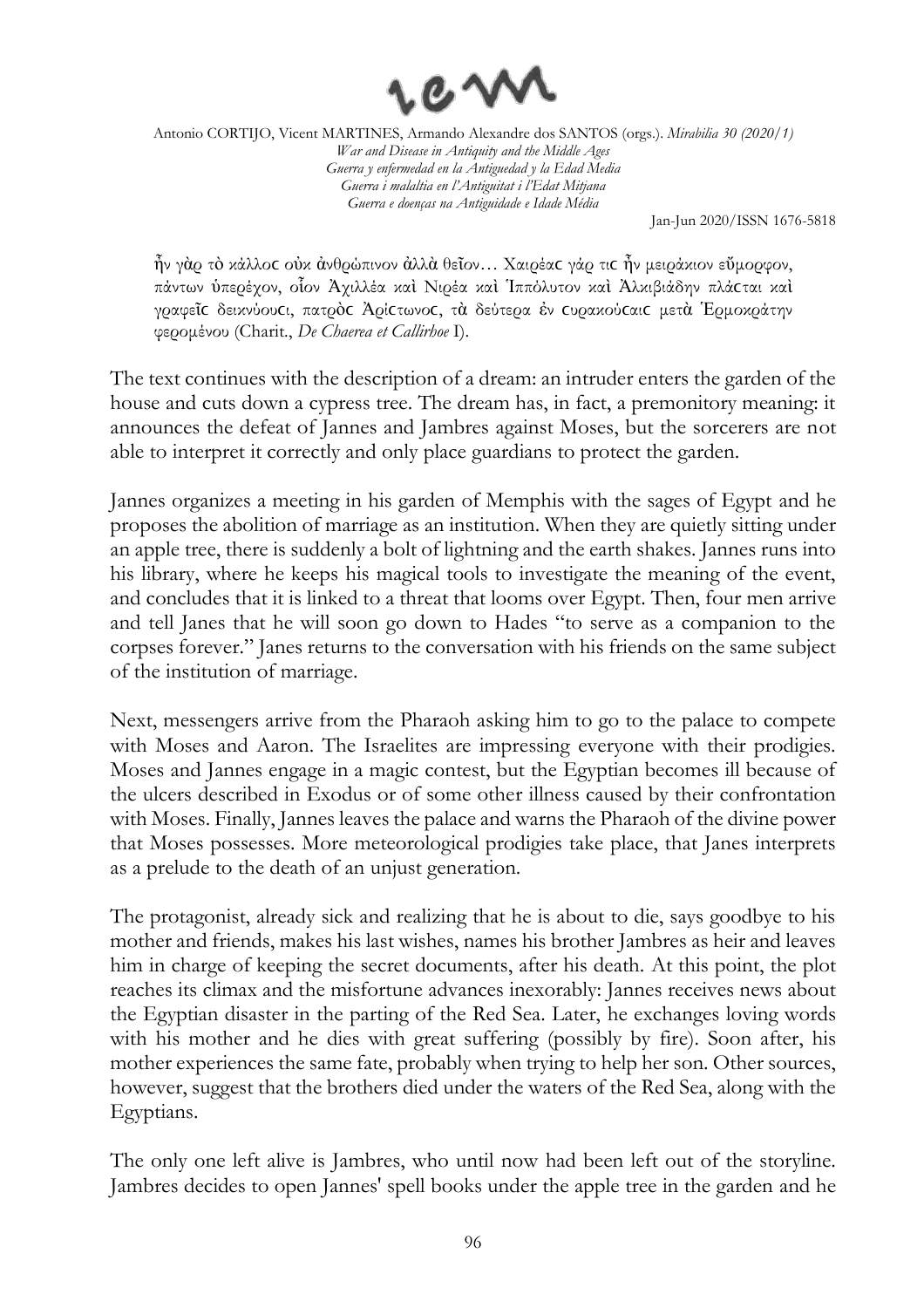

Jan-Jun 2020/ISSN 1676-5818

performs a ritual of necromancy. Finally, the soul of his brother wakes up. The spell has worked and Jannes' ghost comes out of his grave to inform Jambres of what will happen in the future, to tell him about his own death and describe Hades. The scene is known as Janne's *paenitentia*.

## **V. Magic: novel topics and loci paralleli**

The study and interpretation of this work from the theological point of view is rich and complex. Its moralizing purpose is clear: the sinner who confronts God, using wiles against nature, will not find rest in hell.<sup>11</sup>

However, I am going to dispense with religious issues and I am going to deal, exclusively, with tackling some of the fictional topics and *loci paralleli* that appear in the Greek text of *Jannes and Jambres*, especially those that we also find in fragmentary novels.<sup>12</sup>

In a recent article, Frederic Krueger demonstrated the dependence of this work on pagan Egyptian tales about priest and magicians and studied a Sahidic-Coptic papyrus that offers a specific Egyptian literary history of the legendary magicians.<sup>13</sup>

Other fictional papyri also betray their dependence on Egyptian models. That is the case of the novel about Pharaoh Sesonchosis.<sup>14</sup> Demotic literary papyri containing stories about this Pharaoh were discovered. They are dated to the late 1st century and early 2nd century AD and were found in the library of Tebtunis temple. The heroes of these demotic texts are, in most cases, princes or kings who rebel against the Assyrian

<sup>&</sup>lt;sup>11</sup> MUÑOZ GALLARTE, Israel, "El paraíso de Janes y Jambres en Historia Monachorum in Aegypto Origen y variantes de una sincrética leyenda mediterránea", *Ambitos: revista de estudios de ciencias sociales y humanidades*, 34 (2015), pp. 19-28.

<sup>&</sup>lt;sup>12</sup> Regarding lost novel thad had been transmited only by papyrological fragments, see the editions by STEPHENS and WINKLER 1995 and LÓPEZ MARTÍNEZ 1998; BARBERO, Marco, *I Babyloniaca di Giamblico. Testimonianze e frammenti*, Alessandria: Edizionidell'Orso 2015 and SCHMEDT, Helena, *Antonius Diogenes, "Die unglaublichen Dinge jenseits von Thule»". Edition, Übersetzung, Kommentar*, Berlín-Nueva York: De Gruyter, 2020. About the transmission of ancient fantastic fiction, STRAMAGLIA, Antonio, "The Textual Transmission of Ancient Fantastic Fiction: Some Case Studies", in M. BAUMBACH - N. HÖMKE (edd.), *Fremde Wirklichkeiten. Literarische Phantastik und antike Literatur*, Heidelberg, Winter 2006, pp. 289-31.

<sup>13</sup> KRUEGER, F., "A Sahidic Exodus Apocryphon and the Legend of Jannes & Jambres", *Archiv für Papyrusforschung*, 64 (2018), pp. 148-198.

<sup>14</sup> Cf. n. 8.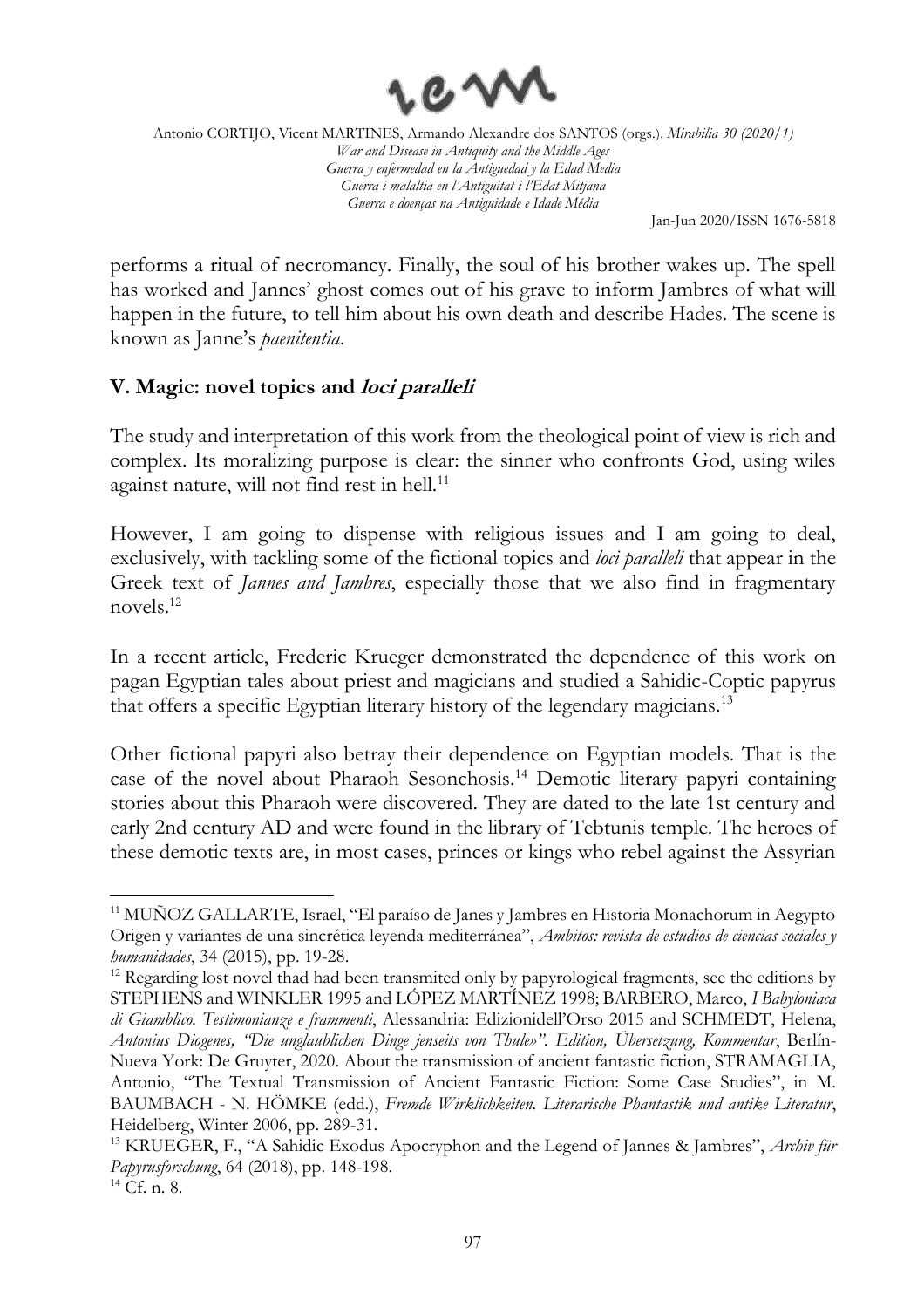

Jan-Jun 2020/ISSN 1676-5818

domination and we are sure that the origin of these fictions date back to the pharaonic period.<sup>15</sup> I suspect that some episodes of the *Life of Alexander the Great* are also linked to translations into Greek of Demotic texts and I suppose that is also the case of the story of the Egyptian magician Tinouphis.<sup>16</sup>

Common elements to the papyri of Jannes and Jambres and the novel fragments are: the figure of the Egyptian magician, the two brothers who are the protagonists, the *incubatio* or prophetic dream, the magic contest, the book on magic, the scene of necromancy or *nekuía*, ghosts, graves, serpents, deserts, are among those that I think are most recognizable. Of course, magic is very present in Greek literature, it is already present in the founding text of the history of Greek literature, the Queen Circe is a magician and, in the next book XI, we attend a journey to Hades, the famous *Nekuia*.

**1. The Egyptian mágos:** *Sapientior eran omniu(m) sapientium magorum* (*BJJ, Ms Cotton Tiberius*).

The figure of the magos occurs frequently in Ancient novels:<sup>17</sup> the prophets Kalasiris and Zatchlas, in Heliodorus;<sup>18</sup> or Diophanes, in Apuleius, although he is not Egyptian but Chaldaean.<sup>19</sup> Iamblichus himself, author of the *Babyloniaka*, claims to have been instructed in magic.<sup>20</sup>

<sup>15</sup> WIDMER, Ghislaine, "Sésostris, figure de légende dans la littérature", in FL. MORFOISSE; G. ANDREU-LANOË (edd.), Catalogue de l'exposition Sésostris III, Gand: Ministère de la Culture et de la Communication, Université de Lille, Centre National de la Recherche Scientifique 2014.

<sup>16</sup> LÓPEZ MARTÍNEZ, María Paz, "Semejanzas entre el PLeid. U (El sueño de Nectanebo) y el PTurner 8(Tinufis)", *Lucentum* 19(2000), 221-227 and "New contributions to some papyri labelled as `incerta` in a corpus of novel fragments", en G. Bastianini, A. Casanova, *I papiri del romanzo antico. Convegno internazionale di studi,* Florence: Istituto Papirologico G. Vitellli 2010, pp. 95-119.

<sup>&</sup>lt;sup>17</sup> Regarding magic and ancient novel, RUIZ MONTERO, Consuelo "Magic in the Ancient Novel" in Michael PASCHALIS, Stavros FRANGOULIDIS, Stephen HARRISON, Maaike ZIMMERMAN (eds.), *The Greek and the Roman Novel: Parallel Readings* (= Ancient Narrative Supplements 8), Groningen: Barkhuis 2007, pp. 38-56.

<sup>&</sup>lt;sup>18</sup> JONES, Meriel, "The Wisdom of Egypt: Base and Heavenly Magic in Heliodoros' Aithiopika", *Ancient Narrative* 4 (2005), pp. 79-98.

<sup>19</sup> Stavros FRANGOULIDIS, *Witches, Isis and Narrative. Approaches to Magic in Apuleius' Metamorphoses*, Berlin and New York: Walter de Gruyter 2008. Regarding Apuleius is also interesting: COSTANTINI, Leonardo, *Magic in Apuleius' Apologia. Understanding the charges and the forensic strategies in Apuleius' speech*, Berlin and New York: De Gruyter 2019.

<sup>&</sup>lt;sup>20</sup> CONNORS, Catherine, "Babylonian Stories and the Ancient Novel: Magi and the Limits of Empire in Iamblichus' Babyloniaka", in M.P. FUTRE PINHEIRO et al. (edd.), *Cultural Crossroads in the Ancient Novel*, Berlin/Boston: Walter de Gruyter 2018, 39-50.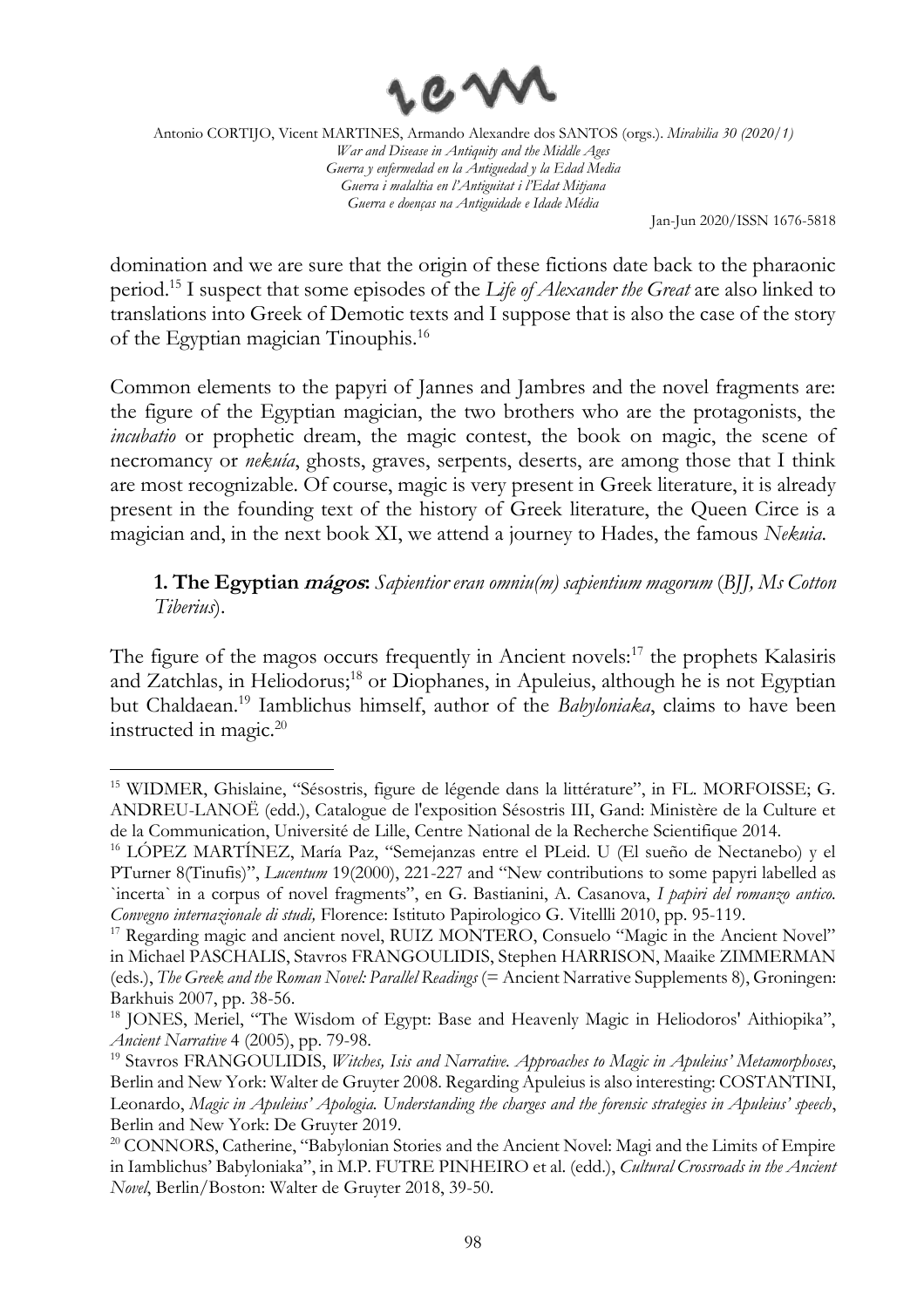

Jan-Jun 2020/ISSN 1676-5818

Regarding the fragments, Paapis, the character of *Τὰ ὑπὲρ Θούλην ἄπιστα*, is an Egyptian priest and magician, who plays an antagonist role in this novel.<sup>21</sup> The anthroponyms derives from the ox Apis and was popular in Egypt. The Greek form is also attested to in inscriptions and papyri. Greek sources refer to the existence of a famous Egyptian magician, called Amenothes Paapis, who lived during the reign of Pharaoh Amenhotep III, around 1390 BC.<sup>22</sup>

Πάαπις (or Παάπις) lives in the court of Enesidemo, Tyrant of Leontinos.<sup>23</sup> He does not seem to live in a stable residence, but to be itinerant, so he is very attached to a bag, where he keeps his books and magic herbs. The young protagonists steal it and Paapis, as punishment for having taken his magic tools, casts a spell on them and on their parents, so they will be alive at night and dead by day. Paapis dies murdered by a character who is in love with the protagonist:

… καὶ ὅϲα Παάπιϲ τιϲ ἱερεὺϲ αἰγύπτιοϲ, τῆϲ πατρίδοϲ αὐτοῦ λεηλατηθείϲηϲ καὶ παροικήϲαϲ Τύρον καὶ φιλοξενηθεὶϲ ὑπὸ τῶν τεκόντων τοὺϲ ἀδελφοὺϲ Δερκυλλίδα καὶ Μαντινίαν, καὶ δόξαϲ τὰ πρῶτα εὔνουϲ εἶναι τοῖϲ εὐεργέταιϲ καὶ ὅλῳ τῷ οἴκῳ, μετὰ ταῦτα ὅϲα κακὰ τόν τε οἶκον καὶ αὐτοὺϲ καὶ αὐτῶν γονέαϲ εἰργάϲατο (Antonius Diogenes, *De incredibilibus* ap. Photius, *Bibliotheca*).

Nectanebo II, Νεκτανεβώς, the last Pharaoh of Egypt, who the Persians expelled from the throne in 343 BC, was also a magician and an astrologist.<sup>24</sup> He is the protagonist of a papyrus known as *Nectanebo's Dream*, which is a Greek translation from a Demotic original. The text takes the form of a letter written by a craftsman called Petesis to the Pharaoh. The fragment provides information on the reason why Nectanebo flees from Egypt to the court of King Philippus.<sup>25</sup>

<sup>21</sup> "8.3. Magie" in SCHMEDT, Helena, Antonius Diogenes, "*Die unglaublichen Dinge jenseits von Thule»". Edition, Übersetzung, Kommentar*, Berlín-Nueva York: De Gruyter, 2020, 541-550.

<sup>&</sup>lt;sup>22</sup> Joseph. *Ap.* I.233. GALAN, José M., "Amenhotep son of Hapu as Intermediary between the People and God", in Z. Hawass (ed.), *Egyptology at the Dawn of the* Twenty-first Century: Proceedings of the Eigth International Congress of Egyptologists, vol. 2, American Univiversity in Cairo Press, 2003, pp. 221-229, amongst others.

<sup>23</sup> Πάαπις following PARSONS, Peter J., "4761. Novel (Antonios Diogenes?)", *The Oxyrhynchus Papyri*, LXX (2006), pp. 15-22 and Greek accentuation of Egyptian names.

<sup>24</sup> FORGEAU, Annie*, Nectanébo: la dernière dynastie*, Paris: Éditions Khéops, D.L. 2018.

<sup>&</sup>lt;sup>25</sup> P. Leid. U. MP 02476.000 LDAB 6863, TM 65612. Edition by LÓPEZ MARTÍNEZ, María Paz, *Fragmentos papiráceos de novela griega*, Alicante: Universidad de Alicante 1998, pp. 20-36. See n. 15.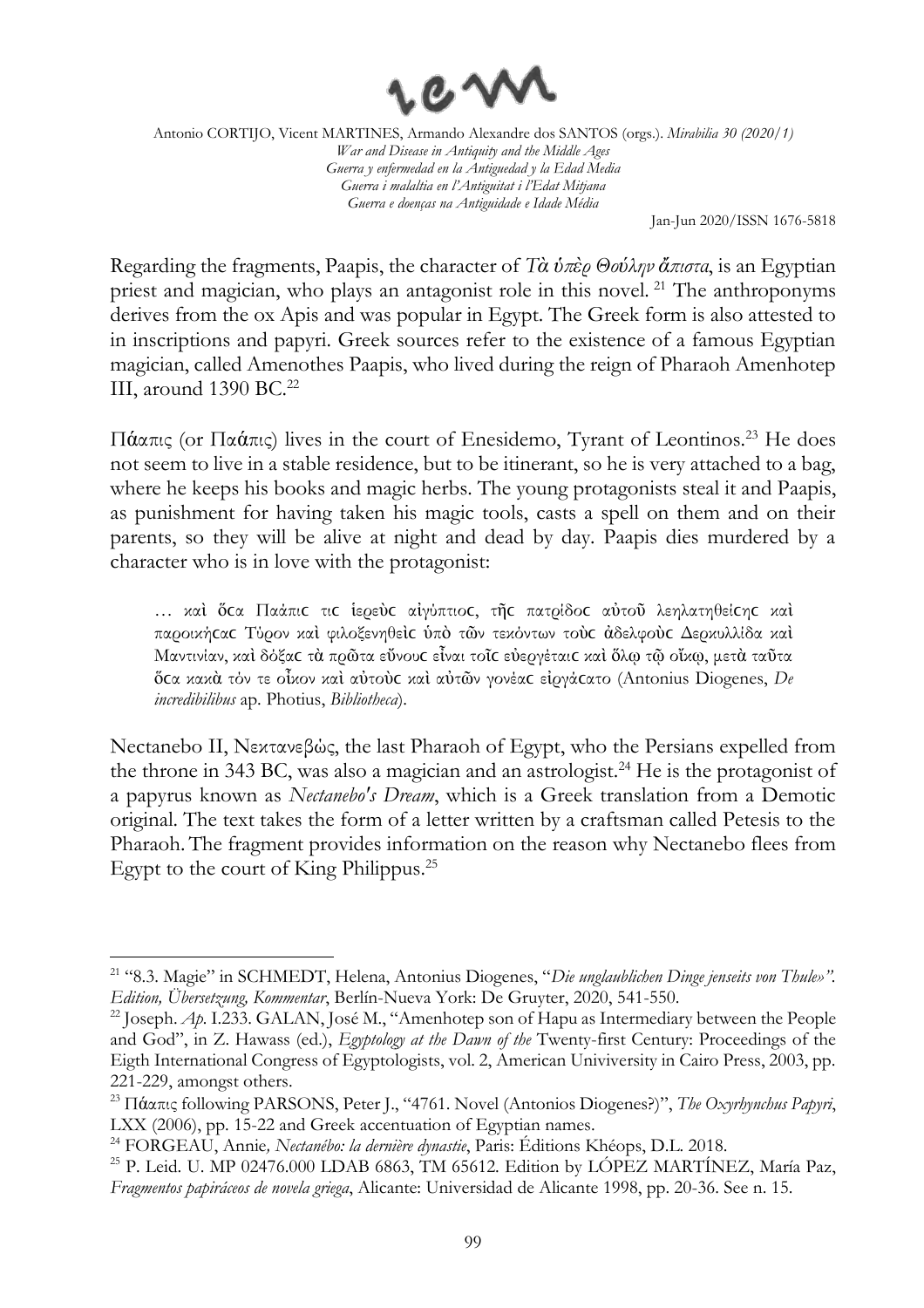

Jan-Jun 2020/ISSN 1676-5818

This subject links directly with the *Historia Alexandri Magni*. The biographical novel begins precisely with an episode known as the *novella* of Nectanebo. In Macedonia, Nectanebo seduces Olympiade, metamorphosed into the God Amun and, as a result of their encounters, the Queen gets pregnant and Nectanebo is Alexander's father:

Οἱ ϲοφώτατοι Αἰγύπτιοι... φαϲὶ γὰρ τὸν Νεκτανεβώ, τὸν τελευταῖον τῆϲ Αἰγύπτου βαϲιλέα, μεθ' ὃν ἡ Αἴγυπτοϲ ἐξέπεϲε τῆϲ τοιαύτηϲ τιμῆϲ, τῇ μαγικῇ δυνάμει πάντων περιγενέϲθαι. τὰ γάρ κο μικά στοιχεΐα λόγω πάντα αύτῶ ύπετά σετο· εί γάρ αίφνιδίως πολέμου νέφος ἐπεληλύθει, οὐκ ἔϲκυλλε ϲτρατόπεδον οὐδὲ ὅπλων πομπεύματα οὐδὲ ϲιδήρου ἀκονήματα οὐδὲ πολεμικὰ μηχανήματα, ἀλλ' εἰϲήρχετο εἰϲ τὰ βαϲίλεια καὶ ἐλάμβανε χαλκῆν λεκάνην καὶ γεμίϲαϲ αὐτὴν ὕδατοϲ ὀμβρίου ἔπλαττεν ἐκ κηροῦ πλοιαρίδια μικρὰ καὶ ἀνθρωπάρια καὶ ἐνέβαλλεν αὐτὰ εἰϲ τὴν λεκάνην καὶ ἔλεγεν ἀοιδήν, κρατῶν ἐβεννίνην ῥάβδον, καὶ ἐπεκαλεῖτο τοὺϲ ἀγγέλουϲ καὶ θεὸν Λιβύηϲ Ἄμμωνα. καὶ οὕτω τῇ τοιαύτῃ λεκανομαντείᾳ τὰ ἐν τῇ λεκάνῃ πλοῖα... τῶν ἐπερχομένων πολεμίων ἀπολλυμένων † ἀνθρώπων περιεγένετο· τὸ δ' αὐτὸ καὶ ἐπὶ τῶν διὰ γῆϲ ἐπερχομένων (*Historia Alexandri Magni Recensio α sive Recensio vetusta* I.1.1).<sup>26</sup>

Tinuphis, Τινοῦφιϲ, is also an Egyptian magician, who is the protagonist of another papyrus. I have related this fragment to Nectanebo's dream, in some publications.<sup>27</sup>

Tinuphis arrives at the court of a Persian King and thanks to his skills and knowledge, he saves the monarch. However, the magician is condemned to death because he is accused of committing adultery with the Queen. The sentence is to be buried alive in a building, but the builder and executioner of Tinuphis, is a Greek slave who, to please the woman he is in love with, saves the prophet by means of a slab. The eunuch in charge of overseeing the execution, surprised by the large size of the building, asks the builder the reason for these dimensions and he replies that this size corresponds to the priestly dignity of Tinuphis: 28

<sup>26</sup> Edition by KROLL, *Wilhelm, Historia Alexandri Magni (Pseudo-Callisthenes),* Berlin: Weidmannsche, 1926. See also STONEMAN, Richard, NAWOTKA, Krzysztof and WOJCIECHOWSKA, Agnieszka (edd.), *The Alexander Romance: History and Literature*, Groningen: Bakhuis 2018.

<sup>&</sup>lt;sup>27</sup> LÓPEZ MARTÍNEZ, María Paz, "Semejanzas entre el PLeid. U (El sueño de Nectanebo) y el PTurner 8(Tinufis)", *Lucentum* 19(2000), 221-227 and "New contributions to some papyri labelled as `incerta` in a corpus of novel fragments", in G. BASTIANINI, A. CASANOVA, *I papiri del romanzo antico. Convegno internazionale di studi*, Florence: Istituto Papirologico G. Vitellli 2010, pp. 95-119.

<sup>28</sup> *P. Turner* 8, *Tinouphis*. Edition by STEPHENS, Susan A. and WINKLER, John J., *Ancient Greek Novels. The Fragments. Introduction, Text, Translation, and Commentary*, Princeton: Princeton Univesity Press 1995, pp. 400-408 and LÓPEZ MARTÍNEZ, María Paz, *Fragmentos papiráceos de novela griega*, Alicante: Universidad de Alicante 1998, 254-265. Regarding the Egyptians origins of *P. Leid. U*. and *P. Turner* 8: QUACK, Joachim, "The Interaction of Egyptian and Aramaic literature", in LIPSCHITS, Oded,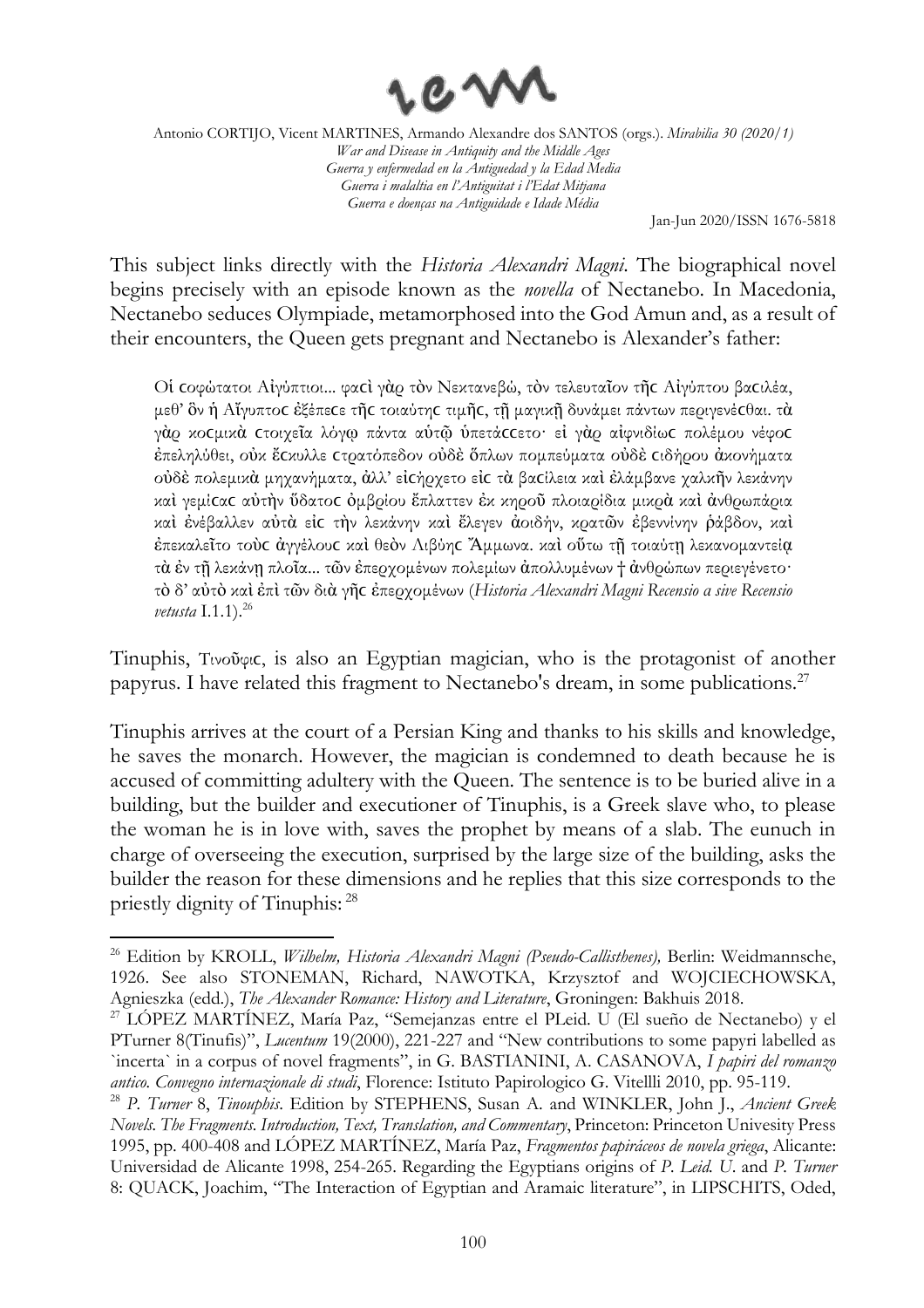

Jan-Jun 2020/ISSN 1676-5818

… ἄςγετον καί τις εἶπεν βροτῶν… οὗτος, ὦ θεοί, βαςιλέως ςωτὴρ φανείς... κα κατεκρίθη μοιχάδα... ὁ νόμος, ἂν γυνὴ μοιχὰς ἦ ἱερε... καὶ τοῦ κατακριθέντο[c]... βροτῶν οὐκ ἀγρότης̣… δαιμόνων μοίρηϲ γὰρ ἦν̣… ἐντεῦθεν ἦν πλίνθοϲ μία ϲώτειρα τοῦ προφήτου [ἀλλ'] ο̣ὐδὲ ε[ἷ]ϲ ἠπίϲτατο ἦν αὐτόϲοφον ὁ τέκτων ἐ[ν]ταῦθα γοῦν ὁ δήμιοϲ ἔϲτηϲε τὸν προφήτην, ὁ δήμιος δ' ὁ δυς εβής, ὁ τοῖς τρόποιςι φαῦλος ἔςωςε τιμη ποθουμένη ζώοντα τὸν Τινοῦφιν πορθου γ̣ὰρ ἦν ὑπηρέτηϲ καὶ τῆϲ πικρᾶϲ [ἀν]άγκηϲ. ἐπὶ γοῦν μέγ̣ι̣[ϲ]τον οἶκον παρὰ [τὴν] σ̣υ̣ν̣ή̣θειαν οὗτοϲ ἐποίηϲεν, ἐπύ[θε]το τὸ αἴτιον ὁ Μαγώαϲ καὶ ὁ Ϲωϲίαϲ ἀπεκ̣ρ̣ίνατο ἔργῳ τοῦτο ἐπίτηδεϲ π̣[εποι]ηκέναι διὰ τὸ τὸν Τινοῦφιν μάγον τ̣[υγ]χάνειν· ὁ δ' εὖ λέγειν ὑπολαβὼ[ν τὸν] δήμιον ἀπέστη· τελέσας δὲ πά[ντα ὁ] Σωσίας πρὸς τὴν Ἰσιάδα… (*P. Turner* 8 *Tinouphis*).

## **2. Siblings**

In Iamblichus' *Babyloniaka*, *Τὰ Βαβυλωνιακά*, two brothers, Tigris and Euphrates, and his sister Mesopotamia, are the children of the priestess and priest of the Aphrodite cult. In the Diogenes' *Apista*, *Τὰ ὑπὲρ Θούλην ἄπιστα*, the joung protagonists of one of the parallel plots of the novel are a brother and a sister called Derkyllis and Mantinias. The siblings meet the magician Paapis in Leontinos, steal his bag, and take it to Regio and Metaponte:

Ἐν ταύτῃ τῇ Θούλῃ Δεινίαϲ κατ' ἔρωτοϲ νόμον ὁμιλεῖ Δερκυλλίδι τινὶ καλουμένῃ ἥτιϲ γένει μὲν ὑπῆρχε Τυρία τῶν κατὰ τὴν πόλιν εὐπατριδῶν, ἀδελφῷ δὲ ϲυνῆν ὄνομα Μαντινίᾳ… φιλοξενηθεὶϲ ὑπὸ τῶν τεκόντων τοὺϲ ἀδελφοὺϲ Δερκυλλίδα καὶ Μαντινίαν (Antonius Diogenes, *De incredibilibus* ap. Photius, *Bibliotheca*).

**3. Books on magic and the place where they are preserved:** Jannes' library would be in his house. When Jannes died, Jambres is in charge of and the library and the secret documents:

[έσπέρ]ας δε γενομέ[η]ς...<sup>29</sup> ὥστε έμρι[ζ]ωθῆναι τινὰ[ς κυπαρί]ς εους ἀπὸ το[ῦ] παραδίσου ταῦ̣[τά τε ὁ Ἰάννηϲ ἔδρα̣μ̣εν εἰϲ τὴν βιβ̣[λιο]θήκεν ὅπου αἱ δυνάμιϲ… λαβὼ̣[ν τὴν βίβλον εἶπ]ε̣ν δ̣[ὲ τῶι Ἰάμβ]ρηι… (*BJJ, P. Chester Beatty* 16).

KNOPPERS, Gary N. and Oeming, Manfred (edd.), *Judah and the Judeans in the Achaemenid Age. Negotiating Identity in an International Context*, Winona Lake: Eisenbrauns 2011, 375-401; RYHOLT, Kim, *The Carlsberg Papyri 10: Narrative Literature from the Tebtunis Temple Library*, Copenhagen, Museum Tusculanum Press 2013, 14-14 and JÖRDENS, Andrea, "Griechische Texte aus Ägypten" in JANOWSKI, Bernd and WILHELM, Gernot, *Texte aus der Umwelt des Alten Testamentes* (*TUAT*), vol. VIII, München: Guetersloher Verlagshaus 2015, 493-405.

<sup>&</sup>lt;sup>29</sup> Έσπέρας δε γενομένης ή διῶρυξ κέχωστο πᾶσα, Ach. Tat. 3.16.1 5.7.1, 5.14.1, 8.7.2.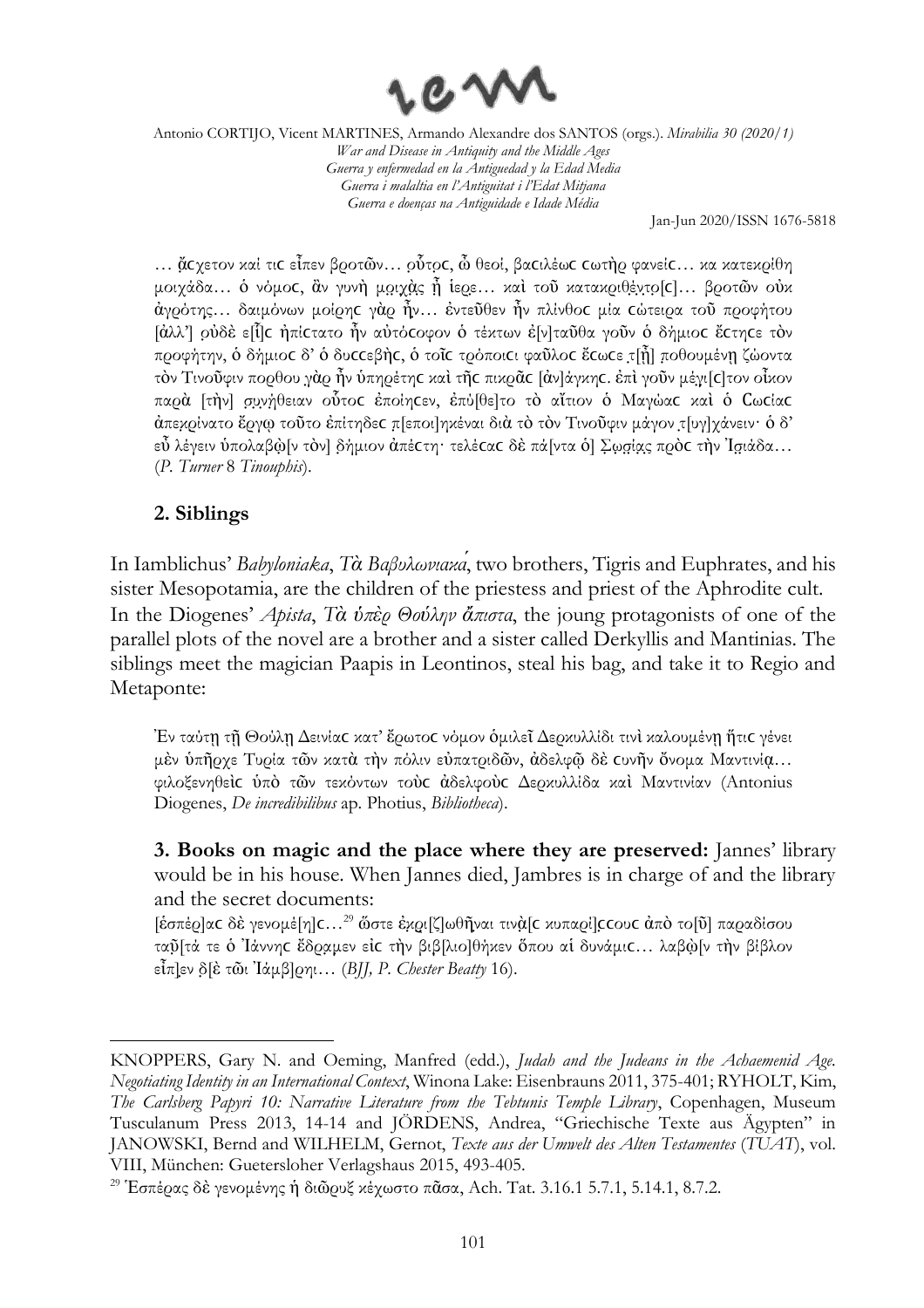

Jan-Jun 2020/ISSN 1676-5818

In contrast, Paapis has to keep his books with him in a simple bag, because he probably doesn't live in any fixed place:

Ἔπειτα ὡϲ λαβόντεϲ Μαντινίαϲ καὶ Δερκυλλὶϲ ἐκ Λεοντίνων τὸ Παάπιδοϲ πηρίδιον μετὰ τῶν ἐν αὐτῷ βιβλίων καὶ τῶν βοτανῶν τὸ κιβώτιον, ἀπαίρουϲιν εἰϲ Ῥήγιον κἀκεῖθεν εἰϲ Μεταπόντιον, ἐν ᾧ αὐτοὺϲ Ἀϲτραῖοϲ ἐπικαταλαβὼν μηνύει κατὰ πόδαϲ διώκειν Παάπιν… Ἀνοίξαντεϲ οὖν οἱ περὶ Ἀλέξανδρον τὸ κιβώτιον, εὑρίϲκουϲι τὰϲ κυπαριττίνουϲ δέλτουϲ, ἅϲ (ὡϲ ἔοικε) κατέθηκε Δερκυλλὶϲ κατὰ τὰϲ ἐντολὰϲ Δεινίου (Antonius Diogenes, *De incredibilibus* ap. Photius, Bibliotheca)

And

…τὸ δὲ πη[ρίδιον τ]ῶν βιβλίων περι[… αὐτοῦτῶ<ι> τραχή[λωι, ἵνα…]ν ϲυγκαταφλεχθείη [… τὸδὲκι]βώτιον παρεθή|[κατο] (Antonius Diogenes, *De incredibilibus*, *P. Oxy*. 4760).

**4. A magic contest:** A magic contest is arranged at the Pharaohs' palace, until finally Jannes leaves the competition ill:

[πρ]έσβιϲ παρῆσαν [ἀπὸ τοῦ βασιλέωϲ λέ]γ̣οντεϲ·τάχιον ἐλθ[ὼν ἀντιστάθητι τῶι] Μ̣ωσῆι τῶι Ἑβραίωι πο[ιοῦντι σημεῖα] ὥ̣στε πάνταϲ θαυμάζ[ειν.… ] εἶπεν [ … β]ασιλέα̣[ … ] . ἄγων̣… (*BJJ, P. Chester Beatty* 16).

*P. Mich. inv*. 5 and *P. Palau Rib*. inv. 152 correspond to a description of the powers of a magician. He or she is able to control meteorological phenomena, to walk on the water and fly. He or she has many powers, except in respect to love, because the earth does not produce pharmakon to combat this plague:  $^{30}$ 

... Cτή εται· κἂν Cελήνη<ι> κελεύ τω, καταβή τεται· κἂν κωλυνται θελ[ή] τω την ημέραν, η νύξ μοι μενεῖ; κἂν δεηθωμεν πάλιν ημέρας, το φωτ ουν α πελεύτεται. κἂν πλευται θελήτω την θάλατταν, οὐ δέομαι νεώϲ· κἂν δι' ἀέροϲ ἐλθεῖν, κουφιϲθήϲομ[α]ι. ἐρωτικὸν μόνον οὐχ ευοίς κω φάρμακον, ου ποιηται δυνάμενον, ου παυται δυνάμενον; η γη γαρ, φοβουμένη τον θεὸν, οὐ φέρει. εἰ δέ τιϲ ἔχει καὶ δίδωϲιν, αἰτῶ, δέομαι δότε πιεῖν θέλω, χρήϲαϲθαι θέλω. φαίνεϲθαί ϲου τῇ θυγατρὶκαλὸν εἴδωλον λέγειϲ καὶτοῦτό ϲ[ο]ι παράδοξον εἶναι δοκεῖ. πόϲοι δὲἄλλοι παραλόγων [ἠ]ρά[ϲθ]ηϲα]ν ϲωμάτων… (*P. Mich*. inv. 5).

<sup>&</sup>lt;sup>30</sup> Edition by 02636.00, LDAB 5069, TM 63855. Edition by STEPHENS, Susan A. and WINKLER, John J., *Ancient Greek Novels. The Fragments. Introduction, Text, Translation, and Commentary*, Princeton: Princeton Univesity Press 1995, pp. 173-178 and LÓPEZ MARTÍNEZ, María Paz, *Fragmentos papiráceos de novela griega*, Alicante: Universidad de Alicante 1998, 254-265.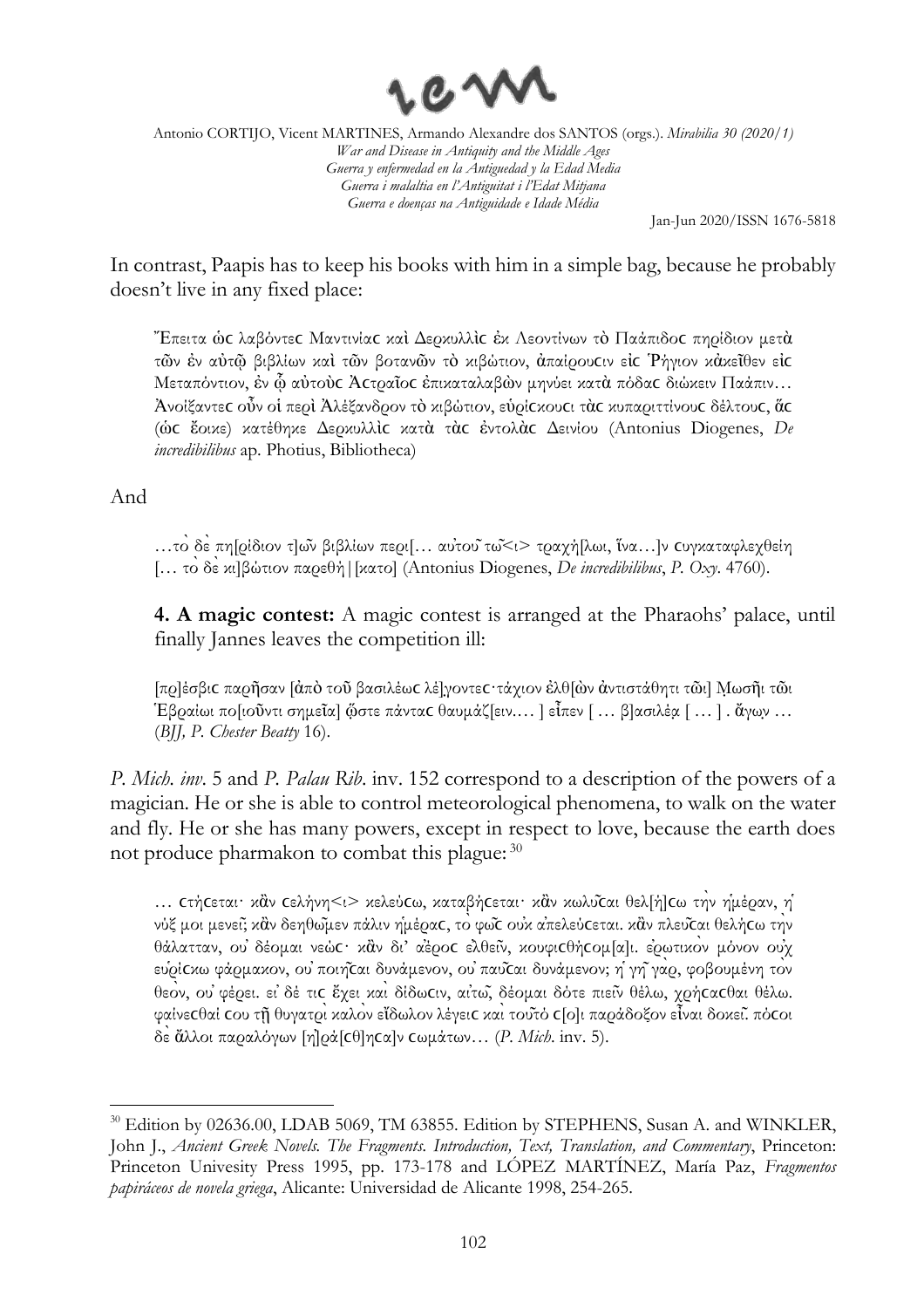

Jan-Jun 2020/ISSN 1676-5818

The fragment may correspond to a scene from a novel, in which a magician is consulted by the parents of a girl who has fallen in love with an εἴδωλον (a ghost or a dream), but the style of the text is very elaborate so that it could be also a rhetorical exercise.

## **5. Prophetic dreams and incubatio:**

… ἐλθεῖν δὲ αὐτὸν ἐπὶ κυπάρι̣[σσόν τινα] καὶ ἔπρισεν αὺτὴν καὶ καταλ̣[είπει σπιθαμὰϲ τρῖϲ· άρθῶσεν δὲ αὐτὴν ... [καὶ ἡ]μέρας ὀκτὼ ἡ κυπάρισσο[c] ... πα[ρ]ακούσας δὲ ὁ Ἰάννης τοῦ ἐν[υπνίου καὶ ἐπι]θ̣υμήσαϲ καὶ τὴν μητέρα αὐτ̣[οῦ ἀπο]δ̣ραμ̣οῦσαν παρεκάλεσεν αὐτὴν πο[ρευθῆεναι] εἰϲ τ̣ὰ̣ ἴδια … (*BJJ P. Chester Beatty* 16).

It is not clear where Jannes' unnamed mother is during the *incubatio*, probably in her garden.

In *Nectanebo's Dream*, Onuris, the God of war, protests because his temple is unfinished. The Pharaoh experiences the *incubatio* is the Serapeum at Memphis, the place where the papyrus was found and it is possible that the copyist, a certain Apollonius, belonged to the circle of the Serapeum of Memphis too:

Νεκτοναβὼ τοῦ βασιλέωϲ καταγινομένου καὶ ἀξιώσαντοϲ τοὺϲ θεοὺϲ δηλῶσαι αὐτῶι τὰ ἐνεστηκότα, ἔδοξεν κατ' ἐνύπνιον πλοῖον παπύρινον (*Somnium Nectanebi PLeid*. U).

Occasionally, the situation makes the help of a dream interpreter necessary. In this case, when the Nectanebo wakes up, he calls Onuris' high priest and the prophet. They explain to him that an inscription in hieroglyphic characters is still to be carved. Then, Nectanebo hires the best craftsman to finish the inscription in hieroglyphic as soon as possible and he pays a large amount of money in advance.

However, Petesis is a drunk and does not finish the work. A beautiful girl appears in the last part of the text. Perhaps she complicates the situation even more, but we can't be sure because the papyrus is broken at this point. It is possible that, due to the negligence of Petesis, the temple was never finished and the god of war abandoned Nectanebo.<sup>31</sup>

At the beginning of *Alexandri Magni Historia*, is Nectanebo who causes Philipos to have a dream in which Olympias will beget the son of a god. With the help of a dream

<sup>31</sup> *P. Leid. U*. Edition by LÓPEZ MARTÍNEZ, María Paz, *Fragmentos papiráceos de novela griega*, Alicante: Universidad de Alicante 1998, pp. 20-36. See n. 15 and 25.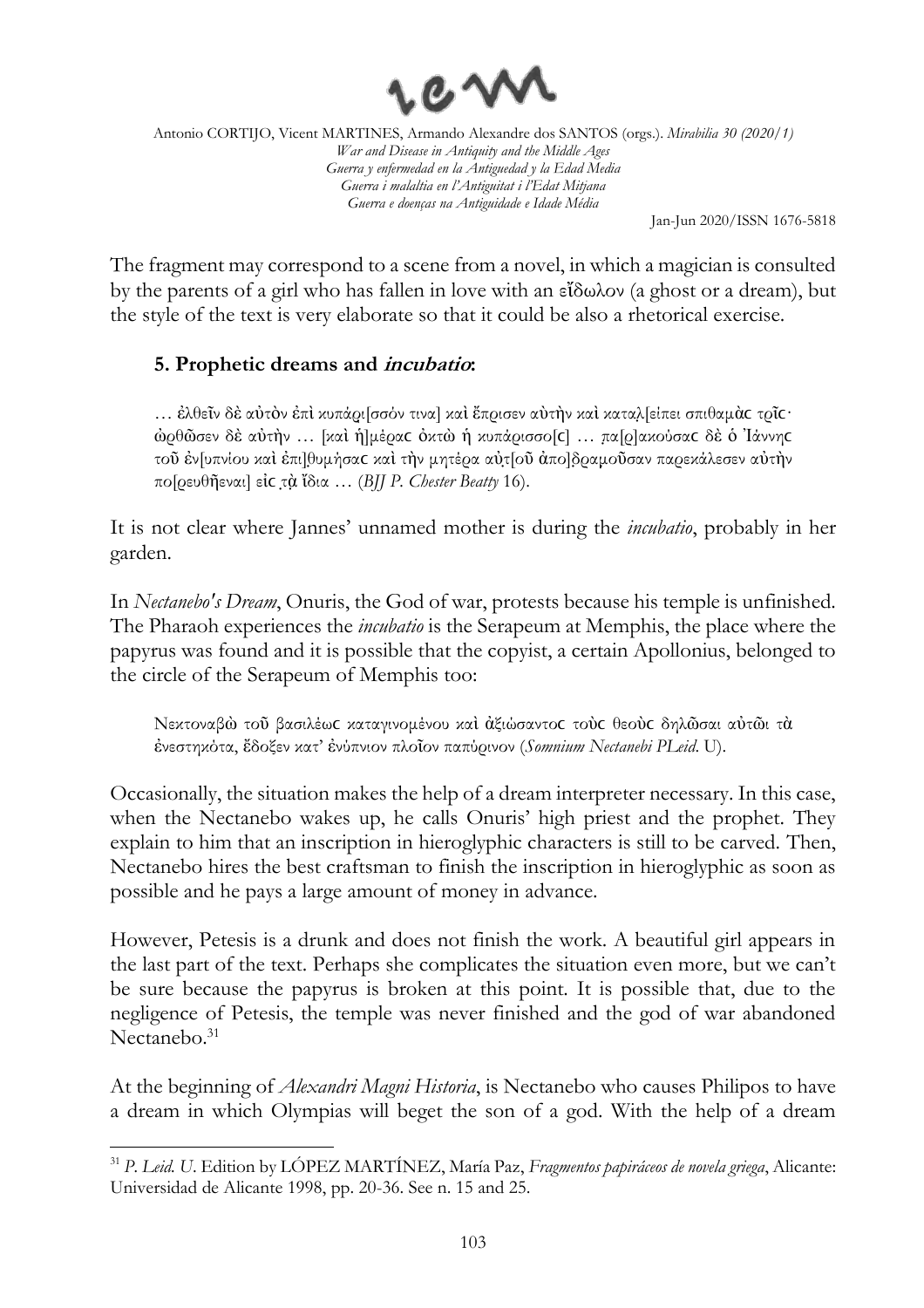

Jan-Jun 2020/ISSN 1676-5818

interpreter, Philipos notices that his child is actually the son of the god Ammon of Lybia and that he will become famous:

Καὶ δὴ λαβὼν ἱέρακα πελάγιον καὶ τοῦτον μαγεύϲαϲ ὀνειροπομπίαν ποιεῖ τῷ Φιλίππῳ. εἶδε γὰρ θεὸν εὔμορφον πολιὸν κεραὸν τρόπον Ἄμμωνοϲ ϲυγκοιμώμενον τῇ Ὀλυμπιάδι <καὶ> ἀνιϲτάμενον τῆϲ κοίτηϲ λέγειν αὐτῇ· 'Κατὰ γαϲτρὸϲ ἔχειϲ ἐξ ἐμοῦ παῖδα, καὶ ϲοῦ καὶ τοῦ πατρὸϲ Φιλίππου γενόμενον ἔκδικον' (*Historia Alexandri Magni* I.8).

The birth of a new born baby is considered a threat as in the case of Moses and other very well known myths in Classic literature.

Theano, the protagonist of papyrus *P. Oxy*. 417, is a worried mother who begs a goddess to help her. She doesn't know where her son, who has been taken prisoner by the Scythians, is. Finally, the goddess appears in a dream, advising her to go to Athens to recover the boy:

... ἦν δὲ αὐτὴ ἡ Θεανὼ μήτηρ τ[ο]ῦ παιδὸς τοῦ Ἰςτ.. ὃν [τῶ]ν Σκυθῶν ὁ ἱππασ[.]ς α̣[ἰχ]μάλωτον εἰλήφει. ἁρπαγέ̣ντοϲ δὲ αὐτοῦ οὐκ ἐνεγκοῦϲα τὴν ϲυμφορὰν ἱκέτιϲ… [κ]ατ' όναρ τῆς θεοῦ· [χ]ρόνον δ[ὲ]... [.]ενετρεψαν· τελ[ε]υταῖον δὲ κελεύει αὐτὴν ἡ θεὸς άπαλλάττεςθαι τὴν ἐπ' Ἀθήνα[c] ώς [δ]ὴ τ[ὸ]ν πα[ῖ]δα ἀπ[ο]ληψομένη· ἡ δὲ πε[ριχ]αρὴς οὖτα παραλαβοῦ[τα τ]ὴν Εὐνίκην ἤει [τὴ]ν ἐπ' Ἀ[θή]να · ἐπί τε [Ω]ρωπὸν καὶ τὸ το[ῦ  $A\mu\varphi$ ι $\alpha$ ρέω ἱερ $\beta$ ον... (*Theano P. Oxy.* 3.417)<sup>32</sup>

**6. Necromancy, nekuia, tomb, ghost:** <sup>33</sup> Here, Jambres reads the book and performs a ritual of necromancy:

επισπλανχνισ[άμενο δε οί] δύο λευκοφοροῦντες ἔφασα[ν αὐτοῖς]... [ἀ]νοιξας τὰς [βίβλους] τῆϲ μαγίαϲ ἐποίη[σεν] ν̣εκρυομαντ̣[ίαν] κα̣[ὶ ἀ]νήνεγκεν ἐκ τ[οῦ ἄιδου τ]ὸ εἴδωλον τοῦ αδ[ελ]φοῦ [α]ὐτοῦ καὶ ἀποκρ[ιθεντος] τοῦ Ἰάννου εἶπεν τῶι ἀ[δελ]φῶι Ἰάμβρωι ... (BJJ PChester Beatty 16).

<sup>32</sup> POxy. 417, Theano. Editions by STEPHENS, Susan A. and WINKLER, John J., *Ancient Greek Novels. The Fragments*. Introduction, Text, Translation, and Commentary, Princeton: Princeton Univesity Press 1995, pp. 438-445 y LÓPEZ MARTÍNEZ, María Paz, *Fragmentos papiráceos de novela griega*, Alicante: Univesirdad de Alicante 1998, pp. 322-328.

<sup>33</sup> STRAMAGLIA, Antonio, *Res inauditae, incredulae: storie di fantasmi nel mondo greco-latino*, Bari: Levante 1999 and RUIZ MONTERO, Consuelo, "Ghost stories in the Greek Novel: A typology Attempt" in ROMERO-GONZÁLEZ, Dámaris, MUÑOZ- GALLARTE, Israel and LAGUNA-MARISCAL, Gabriel (ed.), *Visitors from Beyond the Grave. Ghosts in World Literature*, University of Coimbra 2019, 19- 32. OGDEN, Daniel., *Greek and Roman necromancy*. Princeton: Princeton University Press, 2001.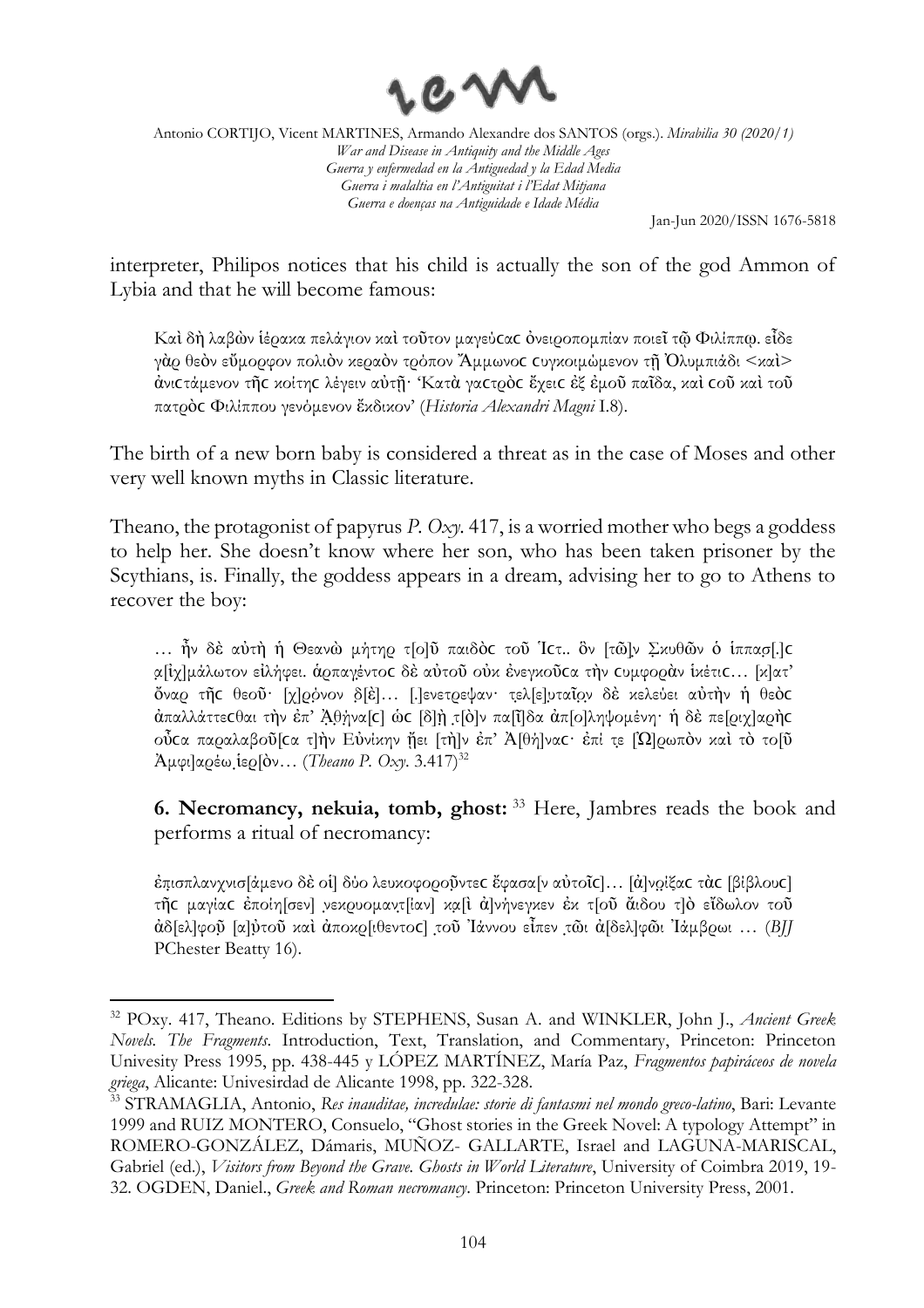

Jan-Jun 2020/ISSN 1676-5818

And

… *Ap(er)uit Mambres libros magicos fratris sui Iamnis (et) fecit necromantian*… (*BJJ* Ms. Cotton Tiberius).

Necromancy scenes occur in the novels, for example, in Heliodoros.<sup>34</sup> In *Apollonius King of Tyrus*, a scene of faked necromancy also happens. Apollonius invokes the supposed shadow of her daughter Tharsia before Stranguilio and Dionysiae, the couple to whom Apollonius entrusted her as a child, but they, specially Dionysiae, with the complicity of her husband, order a foreman to kill her.

There are also ghosts that appear without having been summoned by a ritual of necromancy: 35

Veniens igitur Tyrius Apollonius Antiochiam, ubi regnum reservatum suscepit, pergit inde Tyrum et constituit regem loco suo Athenagoram generum suum. Et cum eo et cum filia sua et cum exercitu regio navigans venit Tharsum. Et iussit statim comprehendi Stranguilionem et Dionysiadem uxorem suam et sedenti sibi adduci. Quibus adductis coram omnibus civibus dixit: "Cives beatissimi Tharsiae, nunquid Apollonio Tyrio exstitit aliquis ingratus vestrum?" At illi omnes una voce dixerunt: "Te regem, te patriae patrem diximus: propter te et mori libenter optavimus, cuius ope periculum famis effugimus. Pro hoc et statua a nobis posita in biga testatur". Et Apollonius ait: "Commendavi filiam meam Stranguillioni et Dionysiadi uxori eius: hanc mihi reddere nolerunt". Scelerata mulier ait: "Bone domine, quid?" Tu ipse titulum legisti monumenti!" Apollonius exclamavit: "Domina Tharsia, nata dulcis, si quid tamen apud inferos haeres, relinqueThartaream domum et genitoris tui vocem exaudi". Puella depost tribunal regio habitu circumdata capite velato processit et revelata facie malae mulieri dixit: "Dionysiadis, saluto te ego ab inferis revocata". Mulier scelerata ut vidit, toto corpore contremuit (Ap*ollonius Regis Tyri* RB 50).

In the A*pista*, is Derkyllis who goes and returns from Hades. Once there, she learns things about the underworld from her maid Myrto, who has died long ago. Paapis left Myrto dumb so the ghost is not able to speak. She has to address Derkyllis by means of a message written on a tablet. Paapis has probably also bewitched Derkyllis's nurse:

<sup>34</sup> 6.14.6. HOPFNER, Theodor. "Nekromantie", RE XVI 2(1935), pp. 2218-2233.

<sup>35</sup> KORTEKAAS, G.A.A., *Historia Apollonii Regis Tyri. Prolegomena, text edition of the two principal Latin recensions, bibliography, indices and appendices*, Groningen: Brill 1984; KORTEKAAS, G.A.A., *Commentary on the Historia Apollonii Regis Tyri and The Story of Apollonius, King of Tyre: A Study of Its Greek Origin and an Edition of the Two Oldest Latin Recensions*, Groningen: Brill 2004; and SCHMELING, Gareth, *Historia Apollonii Regis Tyri*, Leipzig: Bibliotheca Teubneriana 1988. I would like to my colleague Carmen Puche, UA, for providing me with useful comments about this text.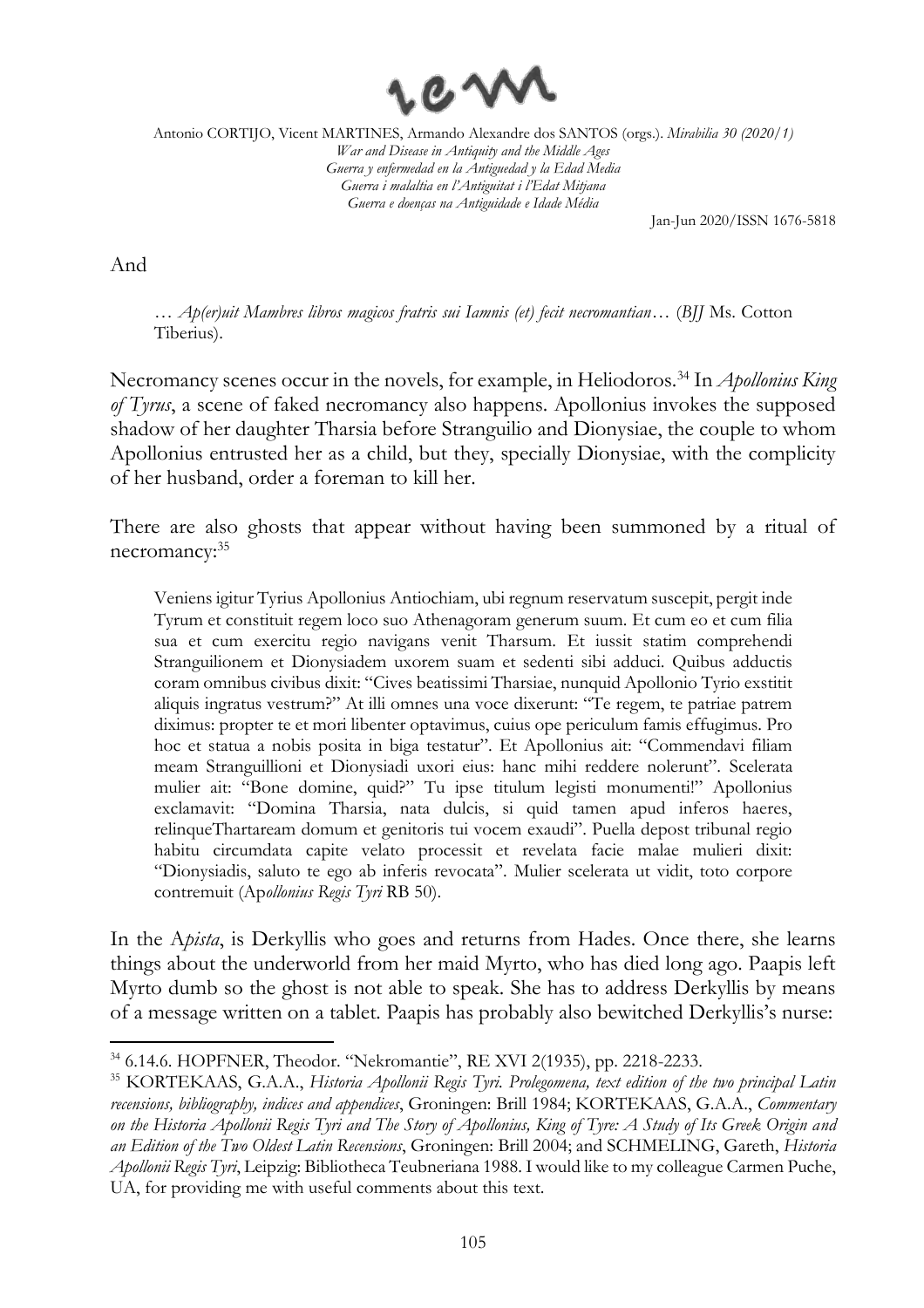

Jan-Jun 2020/ISSN 1676-5818

καὶ ὡϲ τὰ ἐν Ἅιδου παρ' αὐτοῖϲ ἴδοι καὶ πολλὰ τῶν ἐκεῖϲε μάθοι, διδαϲκάλῳ χρωμένη Μύρτῳ θεραπαινίδι οἰκείᾳ, πάλαι τὸν βίον ἀπολιπούϲῃ καὶ ἐκ τῶν νεκρῶν τὴν δέϲποιναν ἀναδιδαϲκούϲῃ… καὶ ὅπωϲ μετὰ τὴν ἐξ Ἅιδου αὐτῆϲ ἀναχώρηϲιν… (Antonius Diogenes, *De incredibilibus* ap. Photius, *Bibliotheca*)

#### And

… ἐσιώπα γὰρ ἀχρε[ίως· ἄκουσον] οὖν, ὅπερ τότε ἐπὶνοῦ[ν ἦλθέ μοι· γραμ]ματεῖον δίθυρον τῶν [τοιούτων, οἷα ἐς] διδασκάλου ἐπεφερόμεθα, ἀπ[ολαβοῦσα] δίδωμι τῇ Μυρτοῖ· "κεἰ σὺ ἄλλ' ἔ[τι μοι μὴ] δύνασαι λαλεῖν," ἔφην, "ἄλλ' ἔν [γε τούτῳ χά]ραξον ὅσα εἰπεῖν ἐθέλεις. ἐγὼ δ[ὲ ἀναγνοῦ]σα εἴσομαι." ἥσθη τὸ θεραπαιν[ίδιον· δήλη] γὰρ διὰ τῆς ὄψεως ὡς αὐτίκα [μάλα ἐκδι]κίας ἐφ' οἷς πέπονθε καὶ θεραπ[είας τευ]ξομένη. λαβοῦσα οὖν τὸ γραμμα[τεῖον καὶ] τῷ λύχνῳ προσελθοῦσα χαράτ[τει τῷ γρα]φείῳ πάνυ σπουδῇ ὅσα ἠβούλε[το ἐν μι]κροῖς πάνυ γράμμασι τ[ο]ῦ πλέο[ν ἐγγρά]ψαι, καί μοι δίδωσιν ἅμ[α] διανεύ̣[ουσα τῇ χει]ρὶ ἐξιέναι. ἐγὼ δὲ λαβοῦ[σ]α ἐξῆλθ[ον μὲν εὐ]θὺς οὐδαμῶς, πρότερ[ο]ν δὲ ἀν[έγνων αὐτὸ] καὶ ἐδήλ[ο]υ τάδε· "ἄπιθι, ὦ δέσπο[ινα, αὐτί]κα πρὸς τὴν τροφόν, καὶ ἀκουού[σης ἀνά]γνωθι τὰ λοιπά, ὡς ἂν κἀκείνη [μάθοι τὰ] ἑαυτῆς κακὰ μηδὲ ἐς τὸν πάντ[α χρόνον] ἀγνοοῦσα ἥδοιτο, ὡς ἂν καὶ τὰ ἐμ[ὰ γνοίη]τε. ἄπιθι, ἤδη, πρὶν φοιτῆσαι π[αρὰ ...] τὸν συγκοιμώμενον μὴ καὶ α̣[ὐτὴ δαίμο]νος ἀπολαύσῃς χαλεποῦ." ταῦτα [δὲ ὡς ἀνέ]γνων, ἐβουλόμην μὲν… (Antonius Diogenes, *De incredibilibus, PSI* 10.1177).

Three papyri from the *Phoinikika* by Lollianos have been preserved. One of them narrates the appearance of a ghost, who tells one of the characters, Glauketes, the place where he wants to be buried in the company of a girl killed with him:<sup>36</sup>

…εἰς τὴν αὐτὴν θαψα̣[···] μικρὸν ἀπὸ τῆς ὁδοῦ ἐκ̣[τρα]πείς. κεῖμαι δὴ ὑπὸ τῇ π[λα]τανίστῳ ἐκείνῃ καὶ μ̣ε̣τ᾽ ἐμοῦ κόρη καλή, ἄμφω ἀνῃρημένοι." ὁ δὲ Γλαυκέτης ἐκπλαγείς, ὥσπερ είκός, έφθέγξατο μὲν ούδὲν πρὸς ταῦτα, ἐπένευεν δὲ μόνον καὶ [ἄμ]α ήλαυνεν. ὁ δὲ νεάνι[σκος] ἠφανίσθη ἐπινεύσαν[τος, ὁ] δὲ Γλαυκέτης κατὰ κρά[τ]ος ἤλαυνεν καὶ ἅμα ἐπεστρέφετο, εἴ που αὖθις ἴδοι ἐκεῖνον, ἀλλ᾽ οὐκέτι ἔβλεπεν (*Phoinikika* by Lollianos, *P. Oxy*. 1368.II)

<sup>36</sup> Three papyri from the Τὰ Φοινικικά by Lollianos have been preserved (*P. Colon.* inv. 3328, *P. Oxy.*  1368 and *P. Oxy.* 4945. Editions by STEPHENS, Susan A. and WINKLER, John J., *Ancient Greek Novels. The Fragments. Introduction, Text, Translation, and Commentary*, Princeton: Princeton University Press 1995, pp. 314-357 and LÓPEZ MARTÍNEZ, María Paz, *Fragmentos papiráceos de novela griega*, Alicante: Universidad de Alicante 1998, pp. 163-208, OBBINK, Dirk, "P. Oxy. 4945. Lollianos, Phoinikika", *The Oxyrhinchus Papyri* 73 (2009), pp. 103-113. See also: LÓPEZ MARTÍNEZ, María Paz and RUÍZ MONTERO, Consuelo, "Magia y erotismo en la novela griega: P. Oxy. 4945 de las Fenicíacas de Loliano" in Juan Francisco MARTOS MONTIEL, Cristóbal MACÍAS VILLALOBOS, Raúl CABALLERO (edd.), *Plutarco, entre dioses y astros. Homenaje al profesor Aurelio Pérez Jiménez de sus discípulos, colegas y amigos*, vol. II Zaragoza: Libros Pórtico 2019, pp. 1223-1249.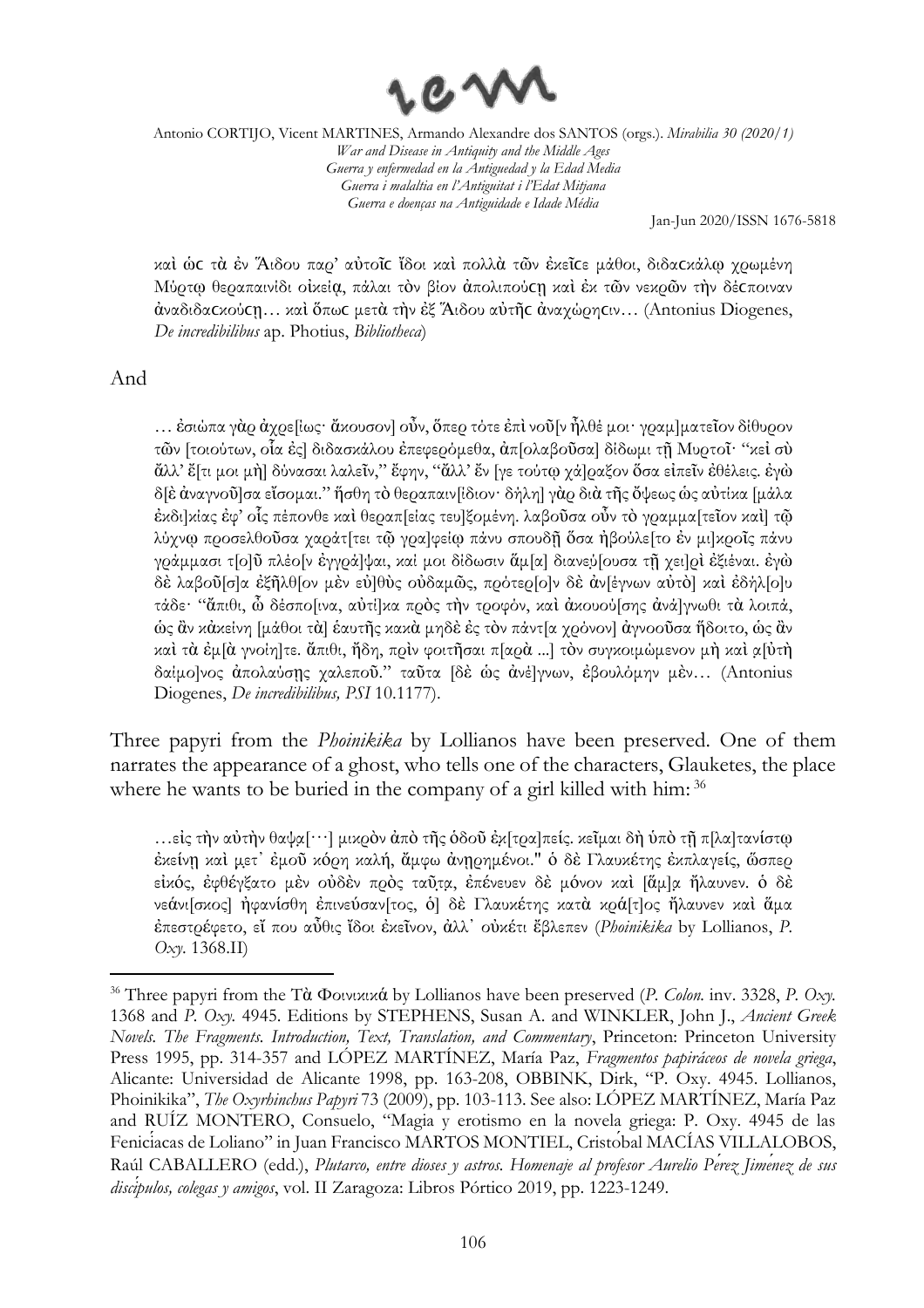

Jan-Jun 2020/ISSN 1676-5818

### And

… μετὰ ταῦτα χιτῶνας ἐνδύονται οἱ μὲν λευκούς, οἱ δὲ μέλα[νας τελ]α̣μῶ̣σιν ὁμοίως τὰς κεφαλὰς περιειλήσαντες· καὶ τὰ πρόσωπα [οἱ μὲν τὰ] μέλανα ἔχοντες ἀσβόληι, οἱ δὲ [τὰ λε]υκὰ ψιμυθίωι ἐχρείοντο. καὶ οὔ[τως αὑτοὺ]ς κοσμήσαντες ἐξήεσαν ἔξω.καὶ οὕ[τως αύτού]ς κοσμήσαντες ἐξήεσαν ἔξω. <οί> μὲν τὰ λευκὰ ἔχοντες διὰ τοῦ ... [……… οἱ δὲ τὰ μ]έλανα διὰ τῆς σελήνης ἐπορεύοντο… (*Phoinikika* by Lollianos, *P. Colon*. inv.3328, B.1 verso).

The protagonist of fragment *P. Mich.* inv. 3378 –probably a fragment from a comic novel– is a ghost who talks in the first–person about another ghost: 37

[ἐ]μαυτοῦ̣ [..][..] τὸ ξίφοϲ. Διένευεν [δὲ] κα[ὶ] τὸ εἴδωλον ὠθεῖν κα[ὶ] προτρέποντι ἐῴκει. φα[ι]δρὸϲ οὖν καὶ γεγηθώϲ, ὥϲπερ πολέμιον κτείνων, ἐμαυτὸν ἀποϲφάττω. ἐπεὶ δὲ ἔπεϲον καὶ ἀπέθανον, γνωρίζω τὸ εἴδωλον, Ϲευῆριϲ ἦν…. (*P. Mich. inv*. 3378).

*P. Oxy.* 416 narrates the consequences of a vision, also in first person. Initially, the vision is pleasant, but suddenly the image becomes lugubrious and terrible. The narrator asks his partners who it is and the image causes the repentance of his sins. The vision could be one of the god Asclepius's epiphanies but there are also other possibilities:<sup>38</sup>

ἀ̣ν̣θ̣' οὗ εἰϲ ἡμᾶϲ χ[ρ]ηϲτὸϲ ἐφ[ά]νη […] νευειν· ϲώματοϲ μέχρι τέλουϲ ὑμ̣ῖ̣ν̣ τηϲδε… διάδοχον τὸν παῖδα καταλέγει· καὶ δη.οι παρα[λ] ιπαρὸν ἐψήφισται γέρας [έ]κατὸν καὶ δεκα. [...] μηκυνόμενον έπ' ἀφριστον... [Ἀς]κλήπιον προσδοκα επισπέρχοντα... εώρα θεόν τινα ϲκοτιαίῳ προ̣ϊ̣ό̣ν̣τ̣α̣ε̣ἴ̣[δει καὶ] πενθικὴν καὶ φρικ[ώ]δη ἔχοντα [ὄ]φιν… τρομήϲαϲ· "ὦ," εἶπεν, "έταῖροι, τίς έςθ' οὗτος... πενθαλέος άμα και κατανυχτικός..."] και δέος ειςέρχεται εἰπόντων… ὃ χρή· αὐχμηρὸν δ' ἐμφαίν[ω]ν ὄψ[ι]ν… εἶναι·καταρρηξάμενος τὴ[ν] ἐςθῆ[τα… προϲεδραμεν αὐτῷ·… "ὦμοι τῶν ἁμαρτηθέντων," ε̣[ἶπεν," ... [τ]οῦ ϲώματοϲ αἰκιζομένου… [εὐ]ωχούμενοϲ ἐν ᾧ ἔδει με κ̣ρ̣ει̣τ̣τ̣ο̣ν̣… τὰϲ ἴϲαϲ ἀναδεδεγμ[έ]ναϲ ὁ̣λ̣ω̣… μαντευτὰ ἡμῖν ἡ φύϲιϲ…(*P. Oxy.* 3.416).

<sup>37</sup> *P. Mich*. inv. 3378. Editions by STEPHENS, Susan A. and WINKLER, John J., *Ancient Greek Novels. The Fragments. Introduction, Text, Translation, and Commentary*, Princeton: Princeton Univesity Press 1995, pp. 422-428 y LÓPEZ MARTÍNEZ, María Paz, *Fragmentos papiráceos de novela griega*, Alicante: Universidad de Alicante 1998, pp. 223-226.

<sup>38</sup> *P. Oxy*. 416, *Asclepios*. Editions by STEPHENS, Susan A. and WINKLER, John J., *Ancient Greek Novels. The Fragments. Introduction, Text, Translation, and Commentary*, Princeton: Princeton Univesity Press 1995, pp. 409-415 y LÓPEZ MARTÍNEZ, María Paz, *Fragmentos papiráceos de novela griega*, Alicante: Universidad de Alicante 1998, pp. 347-352.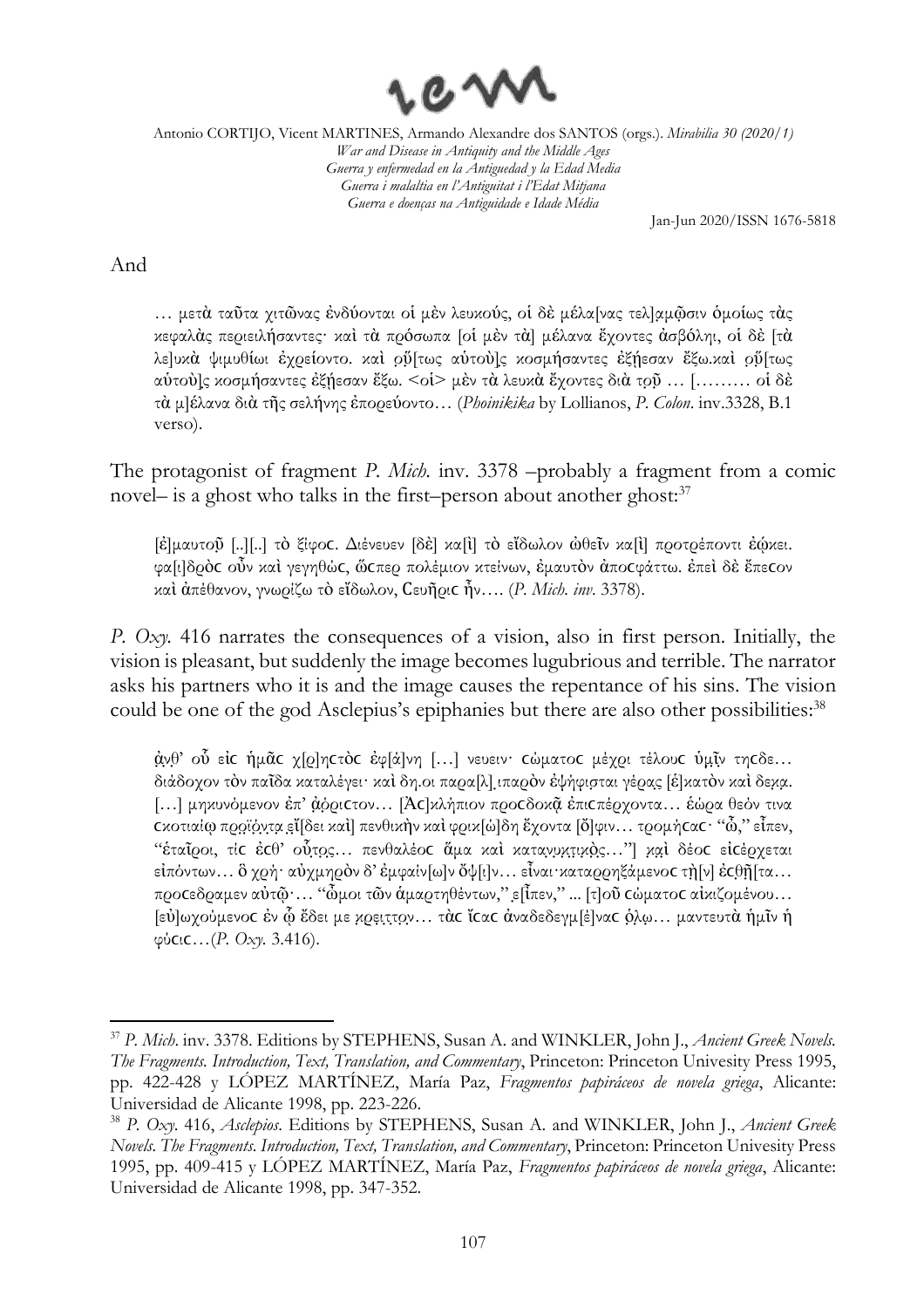

Jan-Jun 2020/ISSN 1676-5818

It is very interesting also the text of Apuleius where the father's ghost is who appears in his daughter's dreams with the rope tied around his neck and explains her the adultery of his stepmother and the circumstances of his death:

… sed ei per quietem obtulit sese flebilis patris sui facies adhuc nodo revincta cervice eique totum novercae scelus aperuit de adulterio, de maleficio et quem ad modum larvatus ad inferos demeasset… (Apuleius, *Met*. IX.29-31).

Jannes' and Jambres' family garden –παράδεισος– is well protected. It is a κηποτάφιον, 'funerary garden'. In the middle, is the tomb –μνῆμα– of Janes and his mother, whose construction has been meticulously specified:

[τὴ]ν μη[τέ]ρα αὐτοῦ κα[ὶ] δ̣ιε[κόμισεν αὐτὴν εἰϲ τ]ὸ̣ μν[ημ]ῖον τοῦ ἀδ[ελ]φοῦ αὐτοῦ̣ (*BJJ, PChester Beatty* 16).

In the *Apista*:

καὶ ὅπωϲ μετὰ τὴν ἐξ Ἅιδου αὐτῆϲ ἀναχώρηϲιν ϲὺν Κηρύλλῳ καὶ Ἀϲτραίῳ, ἤδη τοῦ ἀδελφοῦ διαϲπαϲθεῖϲα, ἐπὶ τὸν Ϲειρήνηϲ ἀφίκοντο τάφον (Antonius Diogenes, *De incredibilibus* ap. Photius, Bibliotheca).

*P. Oxy*. 4944 refers to a scene from the *Ephemeris belli Troiani* by Dictys Cretensis. The text describes Hecuba's murder and burial. Her tomb is in Maronea in the Chersonese and it is called Cinosema, because the Trojan Queen was known as "Dog tongue": 39

[Έκάβη] ἀτείμως ἀνη⟨ι⟩ρέθη. έγεξνετο] δ'αύτῆς τάφος έν Μαρ[ωνείαι] τῆς Χερρονήςου, ὃ Κυν[ὸϲ Ϲῆ]μα λέγεται, ἐ̣πεὶ αὐτὴ̣[ν κυ]νόγλωϲϲον ἔλεγον (*P. Oxy*. 4944, *Ephemeris belli Troiani*, Dictys Cretensis).

The final episode of the *Apista* presents the very well known literary cliché of the manuscript that is found and used as an authenticating strategy by novelists. The author tells us that the text, written on cypress tablets, was found in a crypt along with six mysteriously inscribed coffins. The crypt was discovered by Alexander the Great after he seized Tyre.

A soldier led Alexander, Hephaistion and Parmenion to a place outside the town. There was a crypt with several stone graves where the names of their occupants and the years

<sup>39</sup> *P. Oxy*. 4944. Edition by GÓMEZ PEINADO, Elísabet, *La Ephemeris Belli Troiani: edición del texto y estudio de los aspectos filológicos y literarios*. Tesis Doctoral, Alicante, 2015, pp. 85-102.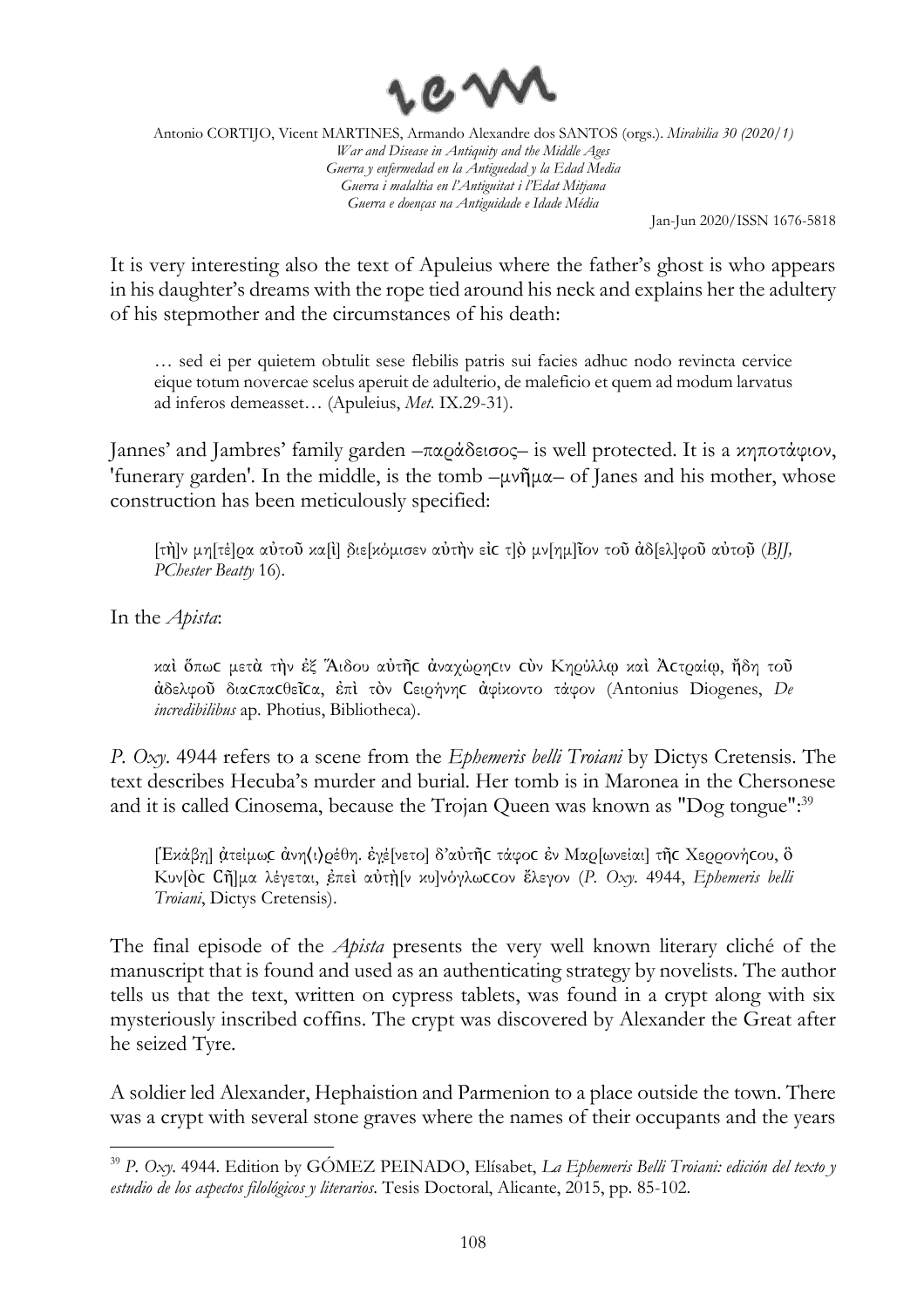

Jan-Jun 2020/ISSN 1676-5818

they had lived were inscribed. They found a small cypress chest by the wall with a clear inscription:<sup>40</sup>  $\Omega$  ξένε, ὅστις εἶ, ἄνοιξον, ἵνα μάθης ἃ θαυμάζεις, 'Stranger, whoever you are, open, so that you may learn marvelous things'. When Alexander the Great's companions opened the chest, they found the cypress tablets that contained the novel:

Ὁ δὲ βασιλεὺς Ἡφαιστίωνα καὶ Παρμενίωνα συμπαραλαβὼν εἵποντο τῷ στρατιώτῃ, καὶ καταλαμβάνουσιν ὑπογείους λιθίνους σορούς, ὧν ἡ μὲν ἐπεγέγραπτο· «Λυσίλλα ἐβίω ἔτη πέντε καὶ τριήκοντα», ἡ δέ· «Μνάσων Μαντινίου ἐβίω ἔτη ϛʹ καὶ ξʹ ἀπὸ ἑνὸς καὶ οʹ», ἡ δέ· «Ἀριστίων Φιλοκλέους ἐβίω ἔτη ζʹ καὶ μʹ ἀπὸ βʹ καὶ νʹ», ἄλλη δέ· «Μαντινίας Μνάσωνος ἔτη ἐβίω βʹ καὶ μʹ καὶ νύκτας ζʹ καὶ ψʹ», ἑτέρα δέ· «Δερκυλλὶς Μνάσωνος ἐβίω ἔτη θʹ καὶ λʹ καὶ νύκτας ξʹκαὶ ψʹ», ἡ δὲ ἕκτη σορός· «Δεινίας Ἀρκὰς ἐβίω ἔτη εʹ καὶ κʹ καὶ ρʹ».Τούτοις διαποροῦντες πλὴν τῆς πρώτης σοροῦ (σαφὲς γὰρ τὸ ἐκείνης ἐπίγραμμα) ἐντυγχάνουσι παρὰ τοίχῳ κιβωτίῳ μικρῷ κυπαρίττου πεποιημένῳ ᾧ ἐνεγέγραπτο· «Ὦ ξένε, ὅστις εἶ, ἄνοιξον, ἵνα μάθῃς ἃ θαυμάζεις». Ἀνοίξαντες οὖν οἱ περὶ Ἀλέξανδρον τὸ κιβώτιον, εὑρίσκουσι τὰς κυπαριττίνους δέλτους, ἅς (ὡς ἔοικε) κατέθηκε Δερκυλλὶς κατὰ τὰς ἐντολὰς Δεινίου. Ταῦτα Βάλαγρον εἰσάγει τῇ γυναικὶ γράφοντα, καὶ ὅτι τὰς κυπαριττίνους δέλτους μεταγραψάμενος διαπέμψειε τῇ γυναικί. Καὶ λοιπὸν εἰσβάλλει ἐντεῦθεν ὁ λόγος εἰς τὴν τῶν κυπαριττίνων δέλτων ἀνάγνωσιν καὶ γραφήν, αὶ πάρεστι Δεινίας Κύμβᾳ διηγούμενος ἅπερ προείρηται. πλάσις τῷ Ἀντωνίῳ Διογένει ἐσχημάτισται. (Antonius Diogenes, *De incredibilibus* ap. Photius, *Bibliotheca*).

**7. Other images: Serpent, Desert, cypress tree:** in the famous meeting between Jannes and Moses in the Pharao's palace the sticks magic nmetamorphoses into snakes.

Due to Philippus' suspicious, Nectanebo turns into a snake when he is in the middle of a banquet:

ὁγὰρ θεὸς οὕτος ἐρχόμενος πρὸς σὲγίνεται πρῶτον δράκων ἐπὶγῆς ἕρπων συρισμὸν πέμπων (*Historia Alexandri Magni* I.6).

Jannes' house is in Memphis, I suppose it would be in a very arid region. In the *Historia Alexandri Magni*, Nectanebo travels to the desert in Pella, although it is difficult to imagine a desert in green and humid Pella:

<sup>&</sup>lt;sup>40</sup> The cypress tree is the protagonist of the mother's dream in Jannes. In the case of *Apista*, the tablets used by Mirto in Hades and the tablets where the text of the novel has been preserved and -τὰς κυπαριττίνους δέλτους- are made of cypress.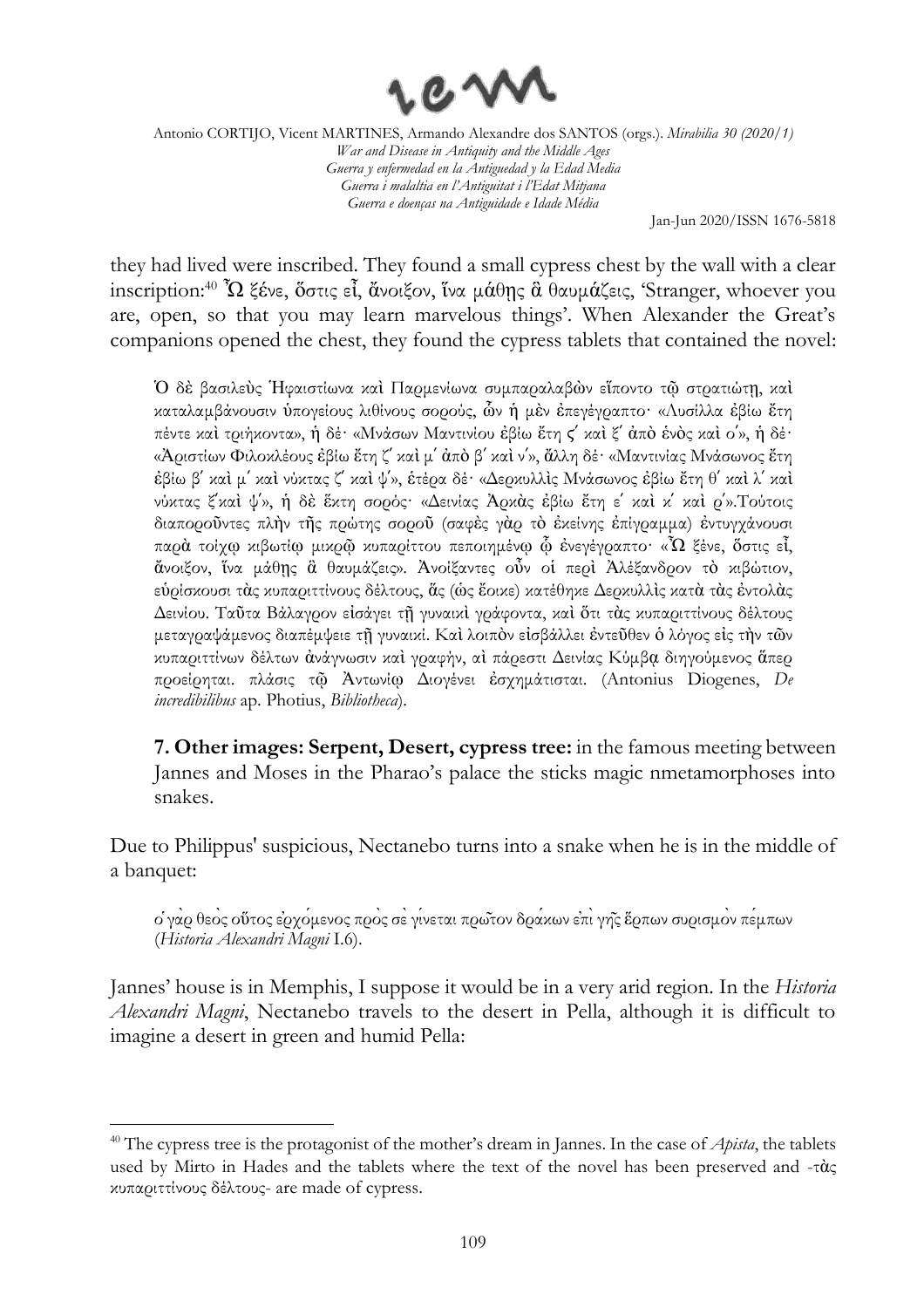

Jan-Jun 2020/ISSN 1676-5818

… ἐπὶτὴν ἔρημον δραμὼν τίλλει βοτάνας τὰς πρὸς ὀνειρο- πομπίαν ἁρμοζούσας, δι' ὧν μαγεύσας τὸν Ὀλυμπιάδος ὕπνον ὄνειρον ἀναγεννᾷ ἧς ἤθελε πράξεως (*Historia Alexandri Magni* I.6).

## **Conclusions**

Perhaps it is a mere coincidence, but I find curious similarities between the *Book of Jannes and Jambres* and topics from some papyri of ancient fiction:

1. From a material point of view, *The Book* shares characteristics of some fragmentary novels.

2. Part of the original text is a translation into Greek of an original text in Demotic. In this sense, the fragments of *The Book* are similar to the fragments of *Sesonchosis*, *Nectanebo*, and *Tinuphis*.

3. *The Book* starts with an *incipit* like other works in prose, including novels.

4. There are common references to serpents, deserts, cypress, etc.

5. The protagonists are lovers of learning: Isidora, the sister of Diogenes the author of *Wonders beyond Thule*, is a women φιλομαθῶ**c** ἔχουσα. In the case of Jannes and Jambres, those who have preceded us in the study of the text have already commented on the parallels that can be established between the character of Jannes of the papyri and the legend of Faust, whose origin the specialized critic places in the Middle Ages. Jannes, his alter-ego Jambres and Dr. Johan Fausten are magicians, alchemists and sorcerers. The three responde to the profile of the researcher who delves into the phenomena moved by a great curiosity and the man of science, who does not conform to the explanations available to the common man.<sup>41</sup>

6. Special curiosity about the afterlife is an essential topic: scenes of necromancy, *nekyia* or/and apparitions of ghosts are fundamental.

7. The erotic intrigue has a secondary role. In the case of *The Incredible Things beyond Thule* and the *Alexandri Magni Historia*, romantic love is present to a lesser extent than in other canonical works of this genre. The themes of travel and magic predominate.

<sup>&</sup>lt;sup>41</sup> KRUEGER, F., "A Sahidic Exodus Apocryphon and the Legend of Jannes & Jambres", Archiv für Papyrusforschung 64 (2018), pp. 148-198.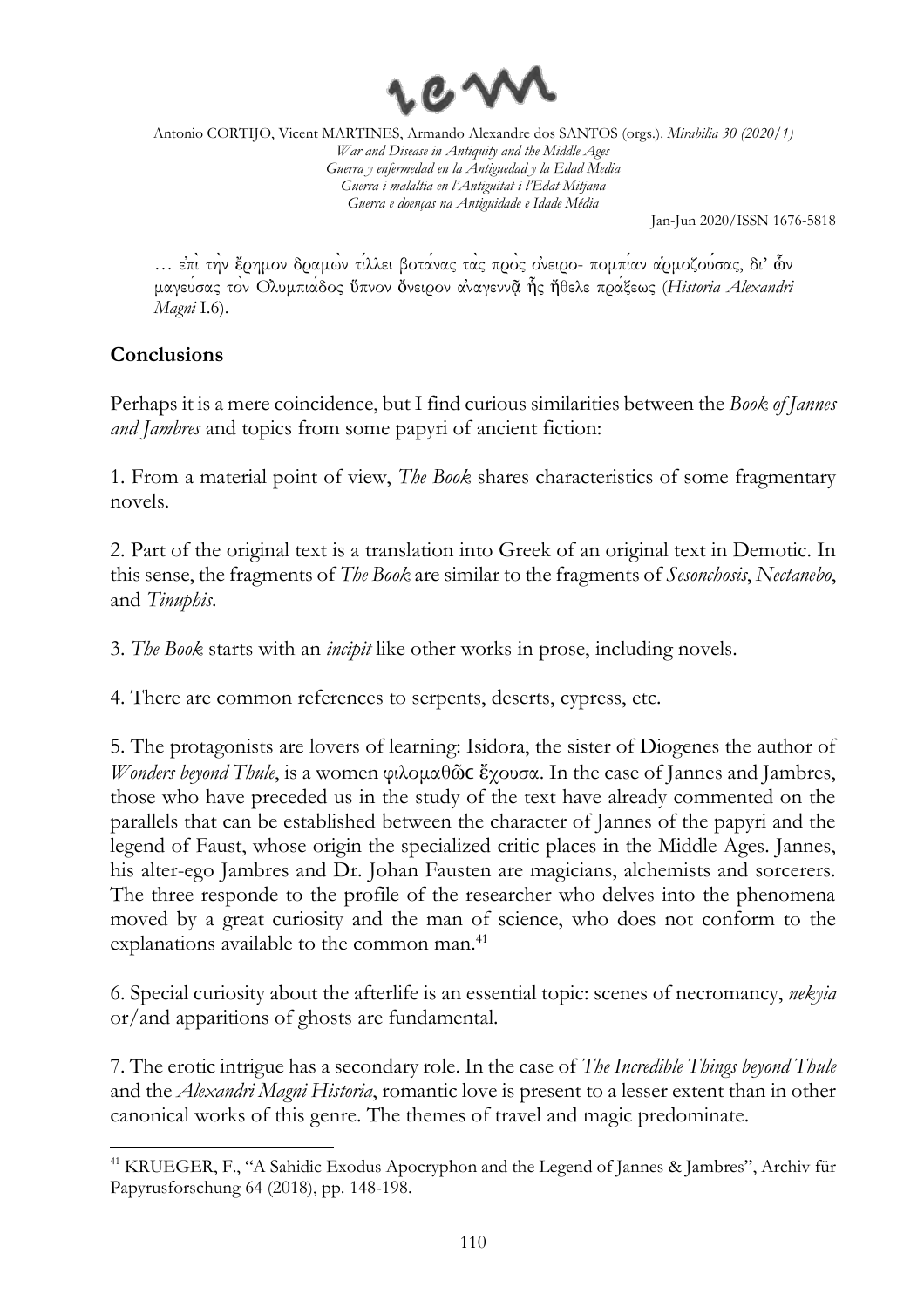

Jan-Jun 2020/ISSN 1676-5818

To finish, I am not claiming that *The Book of Jannes and Jambres* is a novel, but, regardless of its undeniable pious purpose, I believe that its reading could be used as an appropriate entertainment text for the first Christian readers.

In any case, it is an enigmatic work, my conclusions are only provisional and there is still a lot of work to be done with these texts.

\*\*\*

#### **Sources**

- BARBERO, Marco, I *Babyloniaca di Giamblico. Testimonianze e frammenti*, Alessandria: Edizioni dell'Orso, 2015.
- BERESFORD, S. "5290: Jannes and Jambres," *The Oxyrhynchus Papyri* 82 (2016), 1-6, pl. 1.
- ERHO, Ted M. and HENRY, W. Benjamin, "The Ethiopic Jannes and Jambres and the Greek Original", *Archiv für Papyrusforschung*, 65 (2019), pp. 194-223.
- GÓMEZ PEINADO, Elísabet, *La Ephemeris Belli Troiani: edición del texto y estudio de los aspectos filológicos y literarios*. Doctoral Dissertation, Alicante, 2015.
- HÄGG, Tomas y UTAS, Bo, *The Virgin and Her Lover. Fragments of an Ancient Greek Novel and a Persian Epic Poem*, Leiden–Boston: Brill, 2003.
- KORTEKAAS, G.A.A., *Historia Apollonii Regis Tyri. Prolegomena, text edition of the two principal Latin recensions, bibliography, indices and appendices*, Groningen: Brill 1984.
- KORTEKAAS, G.A.A., *Commentary on the Historia Apollonii Regis Tyri and The Story of Apollonius, King of Tyre: A Study of Its Greek Origin and an Edition of the Two Oldest Latin Recensions*, Groningen: Brill 2004;
- KROLL, Wilhelm, *Historia Alexandri Magni (Pseudo-Callisthenes*), Berlin: Weidmannsche 1926.
- KRUEGER, F., "A Sahidic Exodus Apocryphon and the Legend of Jannes & Jambres", *Archiv für Papyrusforschung* 64 (2018), pp. 148-198.
- LÓPEZ MARTÍNEZ, María Paz, *Fragmentos papiráceos de novela griega*, Alicante: Universidad de Alicante, 1998.

OBBINK, Dirk, "P. Oxy. 4945. Lollianos, Phoinikika", *The Oxyrhinchus Papyri* 73 (2009), pp. 103-113

- LÓPEZ MARTÍNEZ, María Paz and RUÍZ MONTERO, Consuelo, "Magia y erotismo en la novela griega: P. Oxy. 4945 de las Fenicíacas de Loliano" in Juan Francisco MARTOS MONTIEL, Cristóbal MACÍAS VILLALOBOS, Raúl CABALLERO (edd.), *Plutarco, entre dioses y astros. Homenaje al profesor Aurelio Pérez Jiménez de sus discípulos, colegas y amigos*, vol. II Zaragoza: Libros Pórtico 2019, pp. 1223-1249.
- MARAVAL, Pierre, "Fragments grecs du livre de Jannès et Jambré (Pap. Vindob. 29456 et 29828 verso)," *Zeitschrift für Papyrologie und Epigraphik* 15 (1977), pp. 199-207.
- OELLACHER, Hans, *Miscellanea Giovanni Galbiati* II (Fontes Ambrosiani 26) 2, Milán, 1951.
- PARSONS, Peter J., "4761. Novel (Antonios Diogenes?)", The Oxyrhynchus Papyri, LXX (2006), pp. 15-22.
- PIETERSMA Albert, *The Apocryphon of Jannes and Jambres the Magicians. P. Chester Beatty XVI (with New Editions of Papyrus Vindobonensis Greek inv. 29456 + 29828 verso and British Library Cotton Tiberius B. v f. 87)* (= *Religions in the Graeco-Roman World* 119), Leiden: Brill, 1994.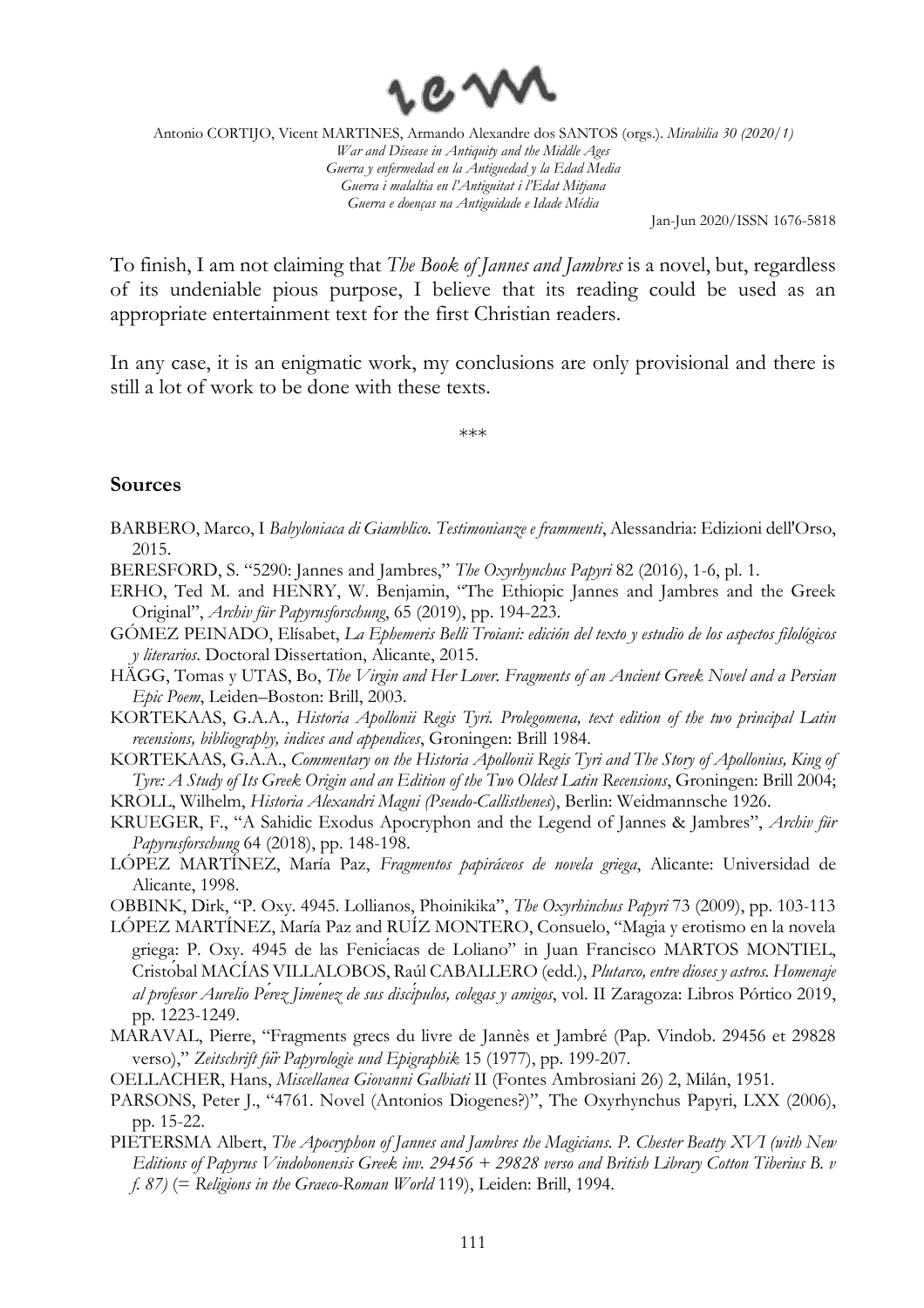

Jan-Jun 2020/ISSN 1676-5818

- PIETERSMA Albert, "Two More Fragments of the Vienna Jannes and Jambres", *Bulletin of the American Society of Papyrologists* 49 (2012), pp. 21-29.
- PIETERSMA Albert, *Jannes und Jambres (Jüdische Schriften aus hellenistisch-römischer Zeit, Neue Folge Bd. 2, Lfg. 4)*, Gütersloh, 2013.
- SCHMEDT, Helena, *Antonius Diogenes, "Die unglaublichen Dinge jenseits von Thule»". Edition, Übersetzung, Kommentar*, Berlín-Nueva York: De Gruyter, 2020.
- SCHMELING, Gareth, *Historia Apollonii Regis Tyri*, Leipzig: Bibliotheca Teubneriana 1988.
- SCHMELZ, Georg, *Atti del XXII Congresso di Papirologia (Firenze 1998)*, Firenze, 2001.
- STEPHENS, Susan A. and WINKLER, John J., *Ancient Greek Novels. The Fragments. Introduction, Text, Translation, and Commentary*, Princeton: Princeton University Press, 1995.
- RODRÍGUEZ DE SEPÚLVEDA, Margarita and GARCÍA IGLESIAS, Luis, *Flavio Josefo. Autobiografía. Contra Apión*, Madrid: Gredos, 1994.
- TRNKA-AMRHEIN, Yvona, "P. Oxy. 2562. Sesonchosis", *The Oxyrhynchus Papyri*, 84, London, 2016a, 19-24.
- TRNKA-AMRHEIN, Yvona, "P. Oxy. 2563. Sesonchosis", *The Oxyrhynchus Papyri*, 84, London, 2016b, 25-40.

#### **Bibliography**

- BREMMER, Jan., "Ancient Necromancy: Fact or Fiction?" in Krzysztof BIELAWSKI, *Mantic Perspectives: Oracles, Prophecy and Performance*, Lublin and Warsaw: Wydawnictwo: Ośrodek Praktyk Teatralnych "Gardzienice", 2015.
- BRESCIA, Graziana, LENTANO, Mario, SCAFOGLIO, Giampiero and ZANUSSO, Valentina, *Revival and Revision of the Trojan Myth: Studies on Dictys Cretensis and Dares Phrygius*, Hildesheim, Zurich y Nueva York: Georg Olms Verlag, 2018.
- CONNORS, Catherine, "Babylonian Stories and the Ancient Novel: Magi and the Limits of Empire in Iamblichus' Babyloniaka", in M.P. FUTRE PINHEIRO et al. (edd.), *Cultural Crossroads in the Ancient Novel*, Berlin/Boston: Walter de Gruyter, 2018, 39-50.
- COSTANTINI, Leonardo, *Magic in Apuleius' Apologia. Understanding the charges and the forensic strategies in Apuleius' speech*, Berlin and New York: De Gruyter 2019.

dell'Orso, 2015.

FORGEAU, *Annie, Nectanébo: la dernière dynastie*, Paris: Éditions Khéops, 2018.

- FRANGOULIDIS, Stavros, *Witches, Isis and Narrative. Approaches to Magic in Apuleius' Metamorphoses*, Berlin/New York: Walter de Gruyter, 2008.
- GALAN, José M., "Amenhotep son of Hapu as Intermediary between the People and God", in Z. HAWASS (ed.), *Egyptology at the Dawn of the Twenty-first Century: Proceedings of the Eigth International Congress of Egyptologists*, vol. 2, American University in Cairo Press, 2003, pp. 221-229./
- HIRSCHBERGER, M., "Die Magier des Pharao Das Buch der Worte von Jannes und Jambres in seinem Kontext," in Eadem (ed.), *Jüdisch-hellenistische Literatur i ihrem interkulturellen Kontext*, Frankfurt am Main, 2012, pp. 213-265.

HOPFNER, Theodor. "Nekromantie", *RE* XVI 2(1935), pp. 2218-2233.

JONES, Meriel, "The Wisdom of Egypt: Base and Heavenly Magic in Heliodoros' Aithiopika", *Ancient Narrative* 4(2005), pp. 79-98.